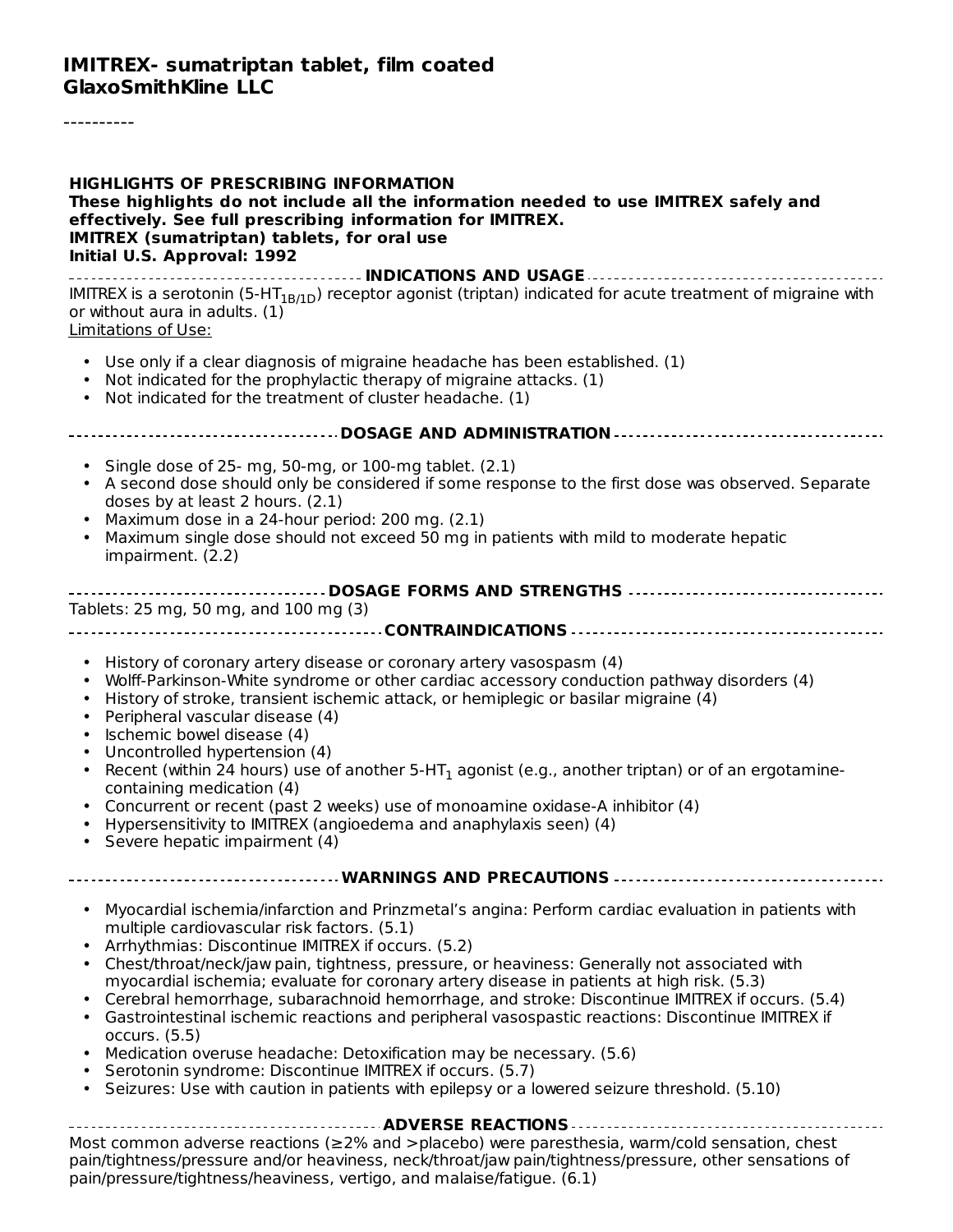#### pain/pressure/tightness/heaviness, vertigo, and malaise/fatigue. (6.1) **To report SUSPECTED ADVERSE REACTIONS, contact GlaxoSmithKline at 1-888-825-5249 or FDA at 1-800-FDA-1088 or www.fda.gov/medwatch**

**USE IN SPECIFIC POPULATIONS** Pregnancy: Based on animal data, may cause fetal harm. (8.1) **See 17 for PATIENT COUNSELING INFORMATION and FDA-approved patient labeling. Revised: 12/2020**

# **FULL PRESCRIBING INFORMATION: CONTENTS\***

### **1 INDICATIONS AND USAGE**

### **2 DOSAGE AND ADMINISTRATION**

- 2.1 Dosing Information
- 2.2 Dosing in Patients with Hepatic Impairment
- **3 DOSAGE FORMS AND STRENGTHS**

### **4 CONTRAINDICATIONS**

## **5 WARNINGS AND PRECAUTIONS**

- 5.1 Myocardial Ischemia, Myocardial Infarction, and Prinzmetal's Angina
- 5.2 Arrhythmias
- 5.3 Chest, Throat, Neck, and/or Jaw Pain/Tightness/Pressure
- 5.4 Cerebrovascular Events
- 5.5 Other Vasospasm Reactions
- 5.6 Medication Overuse Headache
- 5.7 Serotonin Syndrome
- 5.8 Increase in Blood Pressure
- 5.9 Anaphylactic/Anaphylactoid Reactions
- 5.10 Seizures

### **6 ADVERSE REACTIONS**

- 6.1 Clinical Trials Experience
- 6.2 Postmarketing Experience

### **7 DRUG INTERACTIONS**

- 7.1 Ergot-Containing Drugs
- 7.2 Monoamine Oxidase-A Inhibitors
- 7.3 Other 5-HT $_{\rm 1}$  Agonists

7.4 Selective Serotonin Reuptake Inhibitors/Serotonin Norepinephrine Reuptake Inhibitors and Serotonin Syndrome

### **8 USE IN SPECIFIC POPULATIONS**

- 8.1 Pregnancy
- 8.2 Lactation
- 8.4 Pediatric Use
- 8.5 Geriatric Use
- 8.6 Hepatic Impairment

## **10 OVERDOSAGE**

### **11 DESCRIPTION**

## **12 CLINICAL PHARMACOLOGY**

- 12.1 Mechanism of Action
- 12.2 Pharmacodynamics
- 12.3 Pharmacokinetics

## **13 NONCLINICAL TOXICOLOGY**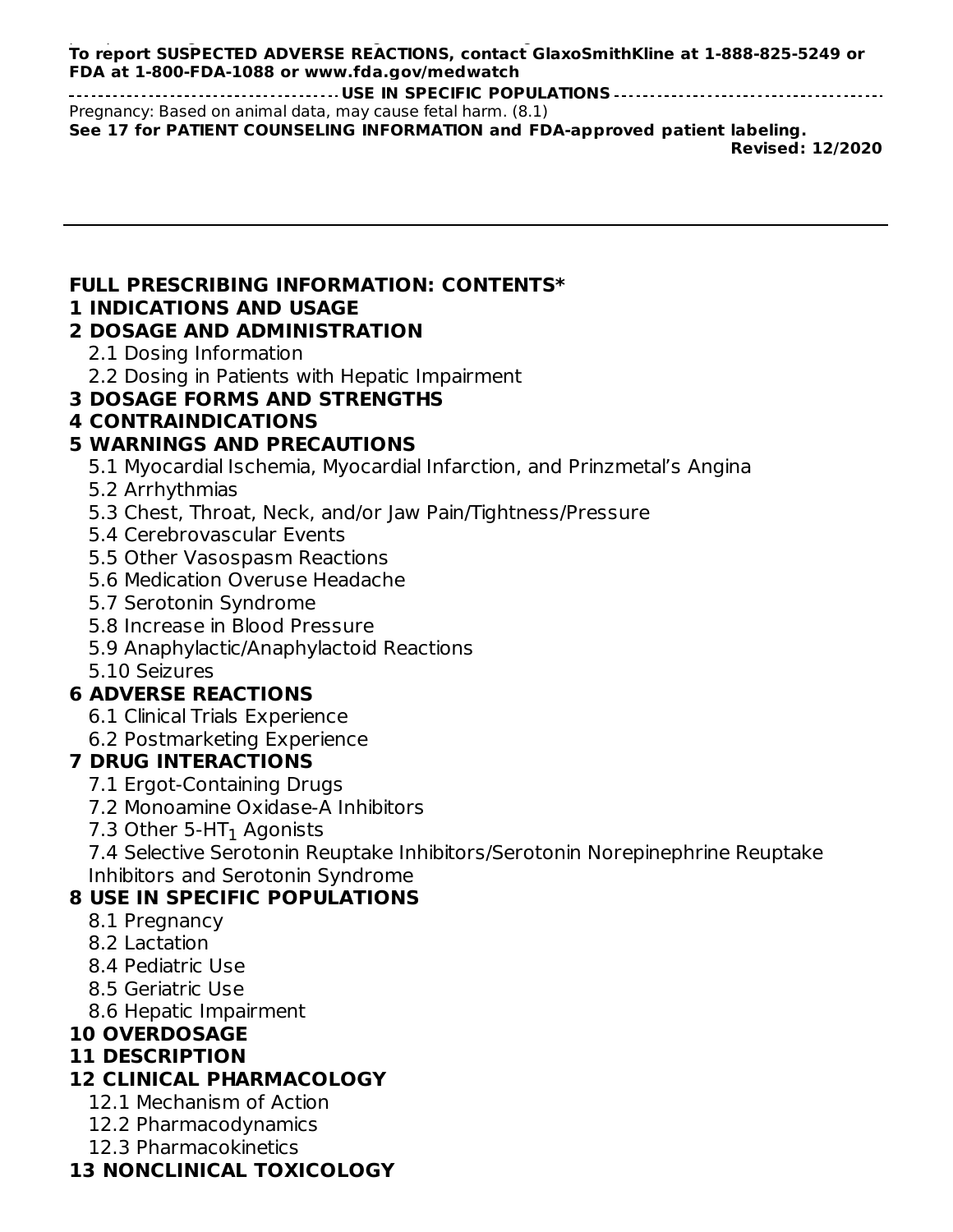- 13.1 Carcinogenesis, Mutagenesis, Impairment of Fertility
- 13.2 Animal Toxicology and/or Pharmacology

#### **14 CLINICAL STUDIES**

## **16 HOW SUPPLIED/STORAGE AND HANDLING**

#### **17 PATIENT COUNSELING INFORMATION**

\* Sections or subsections omitted from the full prescribing information are not listed.

### **FULL PRESCRIBING INFORMATION**

### **1 INDICATIONS AND USAGE**

IMITREX tablets are indicated for the acute treatment of migraine with or without aura in adults.

Limitations of Use:

- Use only if a clear diagnosis of migraine headache has been established. If a patient has no response to the first migraine attack treated with IMITREX, reconsider the diagnosis of migraine before IMITREX is administered to treat any subsequent attacks.
- IMITREX is not indicated for the prevention of migraine attacks.
- Safety and effectiveness of IMITREX tablets have not been established for cluster headache.

## **2 DOSAGE AND ADMINISTRATION**

#### **2.1 Dosing Information**

The recommended dose of IMITREX tablets is 25 mg, 50 mg, or 100 mg. Doses of 50 mg and 100 mg may provide a greater effect than the 25-mg dose, but doses of 100 mg may not provide a greater effect than the 50-mg dose. Higher doses may have a greater risk of adverse reactions [see Clinical Studies (14)].

If the migraine has not resolved by 2 hours after taking IMITREX tablets, or returns after a transient improvement, a second dose may be administered at least 2 hours after the first dose. The maximum daily dose is 200 mg in a 24-hour period.

#### Use after IMITREX Injection

If the migraine returns following an initial treatment with IMITREX (sumatriptan) injection, additional single IMITREX tablets (up to 100 mg/day) may be given with an interval of at least 2 hours between tablet doses.

The safety of treating an average of more than 4 headaches in a 30-day period has not been established.

### **2.2 Dosing in Patients with Hepatic Impairment**

If treatment is deemed advisable in the presence of mild to moderate hepatic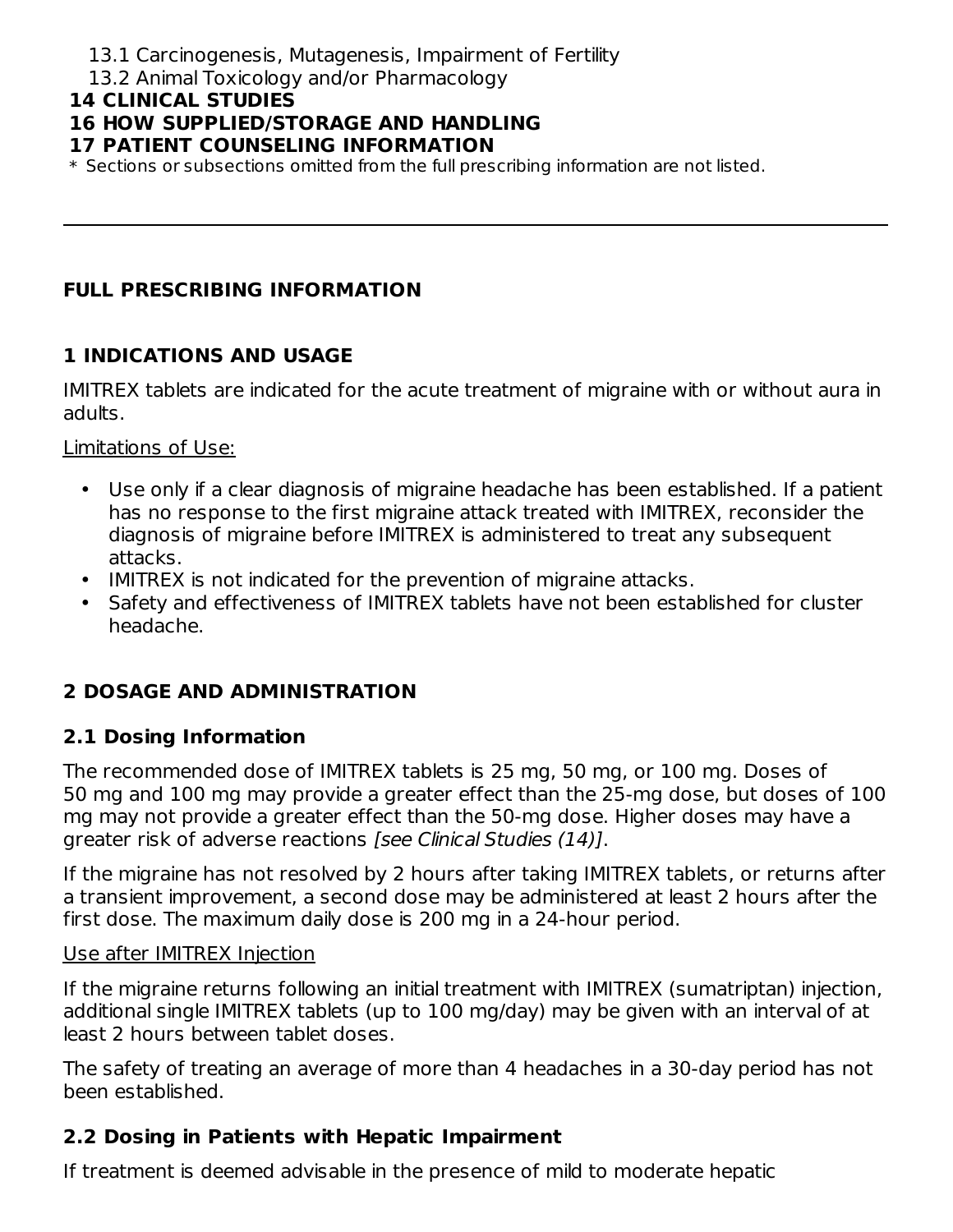impairment, the maximum single dose should not exceed 50 mg [see Use in Specific Populations (8.6), Clinical Pharmacology (12.3)].

## **3 DOSAGE FORMS AND STRENGTHS**

25-mg Tablets: White, triangular-shaped, film-coated, and debossed with "I" on one side and "25" on the other. Each tablet contains 35 mg of sumatriptan succinate equivalent to 25 mg of sumatriptan.

50-mg Tablets: White, triangular-shaped, film-coated, and debossed with "IMITREX 50" on one side and a chevron shape  $(^{\wedge})$  on the other. Each tablet contains 70 mg of sumatriptan succinate equivalent to 50 mg of sumatriptan.

100-mg Tablets: Pink, triangular-shaped, film-coated, and debossed with "IMITREX 100" on one side and a chevron shape  $(^{\wedge})$  on the other. Each tablet contains 140 mg of sumatriptan succinate equivalent to 100 mg of sumatriptan.

## **4 CONTRAINDICATIONS**

IMITREX Tablets are contraindicated in patients with:

- Ischemic coronary artery disease (CAD) (angina pectoris, history of myocardial infarction, or documented silent ischemia) or coronary artery vasospasm, including Prinzmetal's angina [see Warnings and Precautions (5.1)]
- Wolff-Parkinson-White syndrome or arrhythmias associated with other cardiac accessory conduction pathway disorders [see Warnings and Precautions (5.2)]
- History of stroke or transient ischemic attack (TIA) or history of hemiplegic or basilar migraine because these patients are at a higher risk of stroke [see Warnings and Precautions (5.4)]
- Peripheral vascular disease [see Warnings and Precautions (5.5)]
- Ischemic bowel disease [see Warnings and Precautions (5.5)]
- Uncontrolled hypertension [see Warnings and Precautions (5.8)]
- Recent use (i.e., within 24 hours) of ergotamine-containing medication, ergot-type medication (such as dihydroergotamine or methysergide), or another 5 hydroxytryptamine<sub>1</sub> (5-HT<sub>1</sub>) agonist *[see Drug Interactions (7.1, 7.3)]*
- Concurrent administration of a monoamine oxidase (MAO)-A inhibitor or recent (within 2 weeks) use of an MAO-A inhibitor [see Drug Interactions (7.2), Clinical Pharmacology (12.3)]
- Hypersensitivity to IMITREX (angioedema and anaphylaxis seen) [see Warnings and Precautions (5.9)]
- Severe hepatic impairment [see Use in Specific Populations (8.6), Clinical Pharmacology (12.3)]

## **5 WARNINGS AND PRECAUTIONS**

## **5.1 Myocardial Ischemia, Myocardial Infarction, and Prinzmetal's Angina**

The use of IMITREX tablets is contraindicated in patients with ischemic or vasospastic CAD. There have been rare reports of serious cardiac adverse reactions, including acute myocardial infarction, occurring within a few hours following administration of IMITREX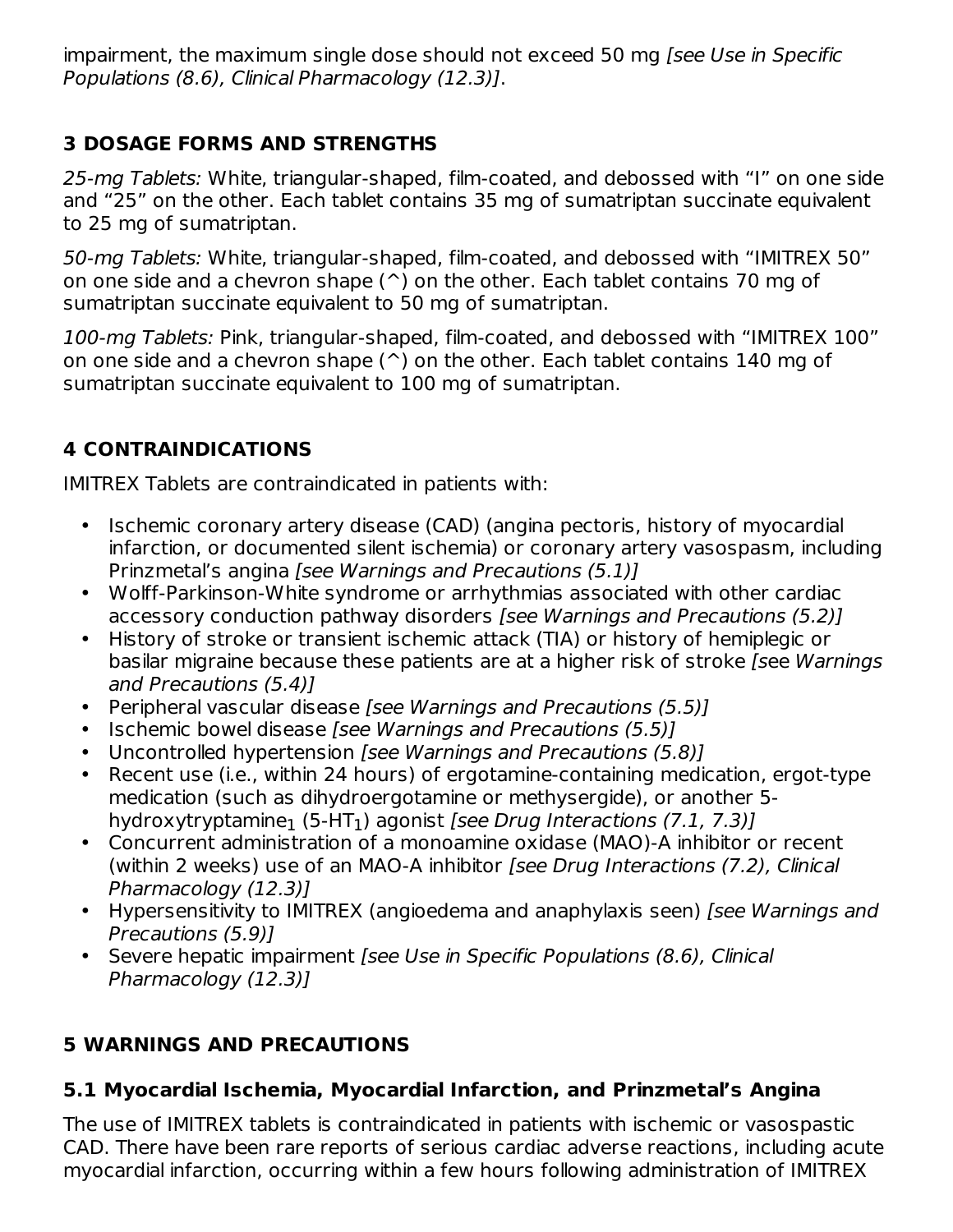tablets. Some of these reactions occurred in patients without known CAD. IMITREX tablets may cause coronary artery vasospasm (Prinzmetal's angina), even in patients without a history of CAD.

Perform a cardiovascular evaluation in triptan-naive patients who have multiple cardiovascular risk factors (e.g., increased age, diabetes, hypertension, smoking, obesity, strong family history of CAD) prior to receiving IMITREX tablets. If there is evidence of CAD or coronary artery vasospasm, IMITREX tablets are contraindicated. For patients with multiple cardiovascular risk factors who have a negative cardiovascular evaluation, consider administering the first dose of IMITREX tablets in a medically supervised setting and performing an electrocardiogram (ECG) immediately following administration of IMITREX tablets. For such patients, consider periodic cardiovascular evaluation in intermittent long-term users of IMITREX tablets.

## **5.2 Arrhythmias**

Life-threatening disturbances of cardiac rhythm, including ventricular tachycardia and ventricular fibrillation leading to death, have been reported within a few hours following the administration of 5-HT $_{\rm 1}$  agonists. Discontinue IMITREX tablets if these disturbances occur. IMITREX tablets are contraindicated in patients with Wolff-Parkinson-White syndrome or arrhythmias associated with other cardiac accessory conduction pathway disorders.

## **5.3 Chest, Throat, Neck, and/or Jaw Pain/Tightness/Pressure**

Sensations of tightness, pain, pressure, and heaviness in the precordium, throat, neck, and jaw commonly occur after treatment with IMITREX tablets and are usually noncardiac in origin. However, perform a cardiac evaluation if these patients are at high cardiac risk. The use of IMITREX tablets is contraindicated in patients with CAD and those with Prinzmetal's variant angina.

## **5.4 Cerebrovascular Events**

Cerebral hemorrhage, subarachnoid hemorrhage, and stroke have occurred in patients treated with 5-HT $_{\rm 1}$  agonists, and some have resulted in fatalities. In a number of cases, it appears possible that the cerebrovascular events were primary, the 5-HT $_{\rm 1}$  agonist having been administered in the incorrect belief that the symptoms experienced were a consequence of migraine when they were not. Also, patients with migraine may be at increased risk of certain cerebrovascular events (e.g., stroke, hemorrhage, TIA). Discontinue IMITREX tablets if a cerebrovascular event occurs.

Before treating headaches in patients not previously diagnosed as migraineurs, and in migraineurs who present with atypical symptoms, exclude other potentially serious neurological conditions. IMITREX tablets are contraindicated in patients with a history of stroke or TIA.

## **5.5 Other Vasospasm Reactions**

IMITREX tablets may cause non-coronary vasospastic reactions, such as peripheral vascular ischemia, gastrointestinal vascular ischemia and infarction (presenting with abdominal pain and bloody diarrhea), splenic infarction, and Raynaud's syndrome. In patients who experience symptoms or signs suggestive of non-coronary vasospasm reaction following the use of any 5-HT $_{\rm 1}$  agonist, rule out a vasospastic reaction before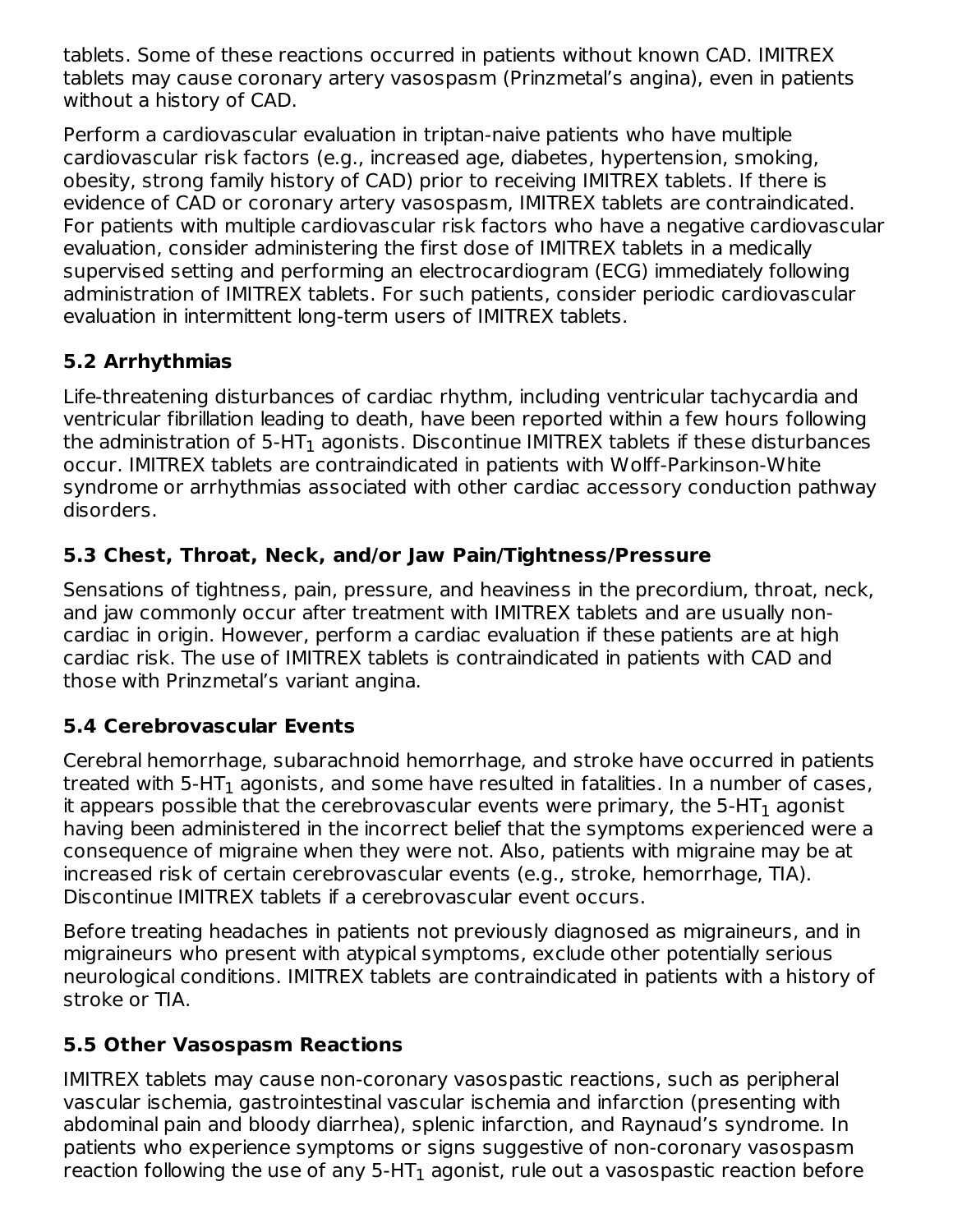receiving additional IMITREX tablets.

Reports of transient and permanent blindness and significant partial vision loss have been reported with the use of 5-HT $_{\rm 1}$  agonists. Since visual disorders may be part of a migraine attack, a causal relationship between these events and the use of 5-HT $_{\rm 1}$ agonists has not been clearly established.

## **5.6 Medication Overuse Headache**

Overuse of acute migraine drugs (e.g., ergotamine, triptans, opioids, or combination of these drugs for 10 or more days per month) may lead to exacerbation of headache (medication overuse headache). Medication overuse headache may present as migrainelike daily headaches or as a marked increase in frequency of migraine attacks. Detoxification of patients, including withdrawal of the overused drugs, and treatment of withdrawal symptoms (which often includes a transient worsening of headache) may be necessary.

## **5.7 Serotonin Syndrome**

Serotonin syndrome may occur with IMITREX tablets, particularly during coadministration with selective serotonin reuptake inhibitors (SSRIs), serotonin norepinephrine reuptake inhibitors (SNRIs), tricyclic antidepressants (TCAs), and MAO inhibitors [see Drug Interactions (7.4)]. Serotonin syndrome symptoms may include mental status changes (e.g., agitation, hallucinations, coma), autonomic instability (e.g., tachycardia, labile blood pressure, hyperthermia), neuromuscular aberrations (e.g., hyperreflexia, incoordination), and/or gastrointestinal symptoms (e.g., nausea, vomiting, diarrhea). The onset of symptoms usually occurs within minutes to hours of receiving a new or a greater dose of a serotonergic medication. Discontinue IMITREX tablets if serotonin syndrome is suspected.

### **5.8 Increase in Blood Pressure**

Significant elevation in blood pressure, including hypertensive crisis with acute impairment of organ systems, has been reported on rare occasions in patients treated with 5-HT1 agonists, including patients without a history of hypertension. Monitor blood pressure in patients treated with IMITREX. IMITREX tablets are contraindicated in patients with uncontrolled hypertension.

## **5.9 Anaphylactic/Anaphylactoid Reactions**

Anaphylactic/anaphylactoid reactions have occurred in patients receiving IMITREX. Such reactions can be life threatening or fatal. In general, anaphylactic reactions to drugs are more likely to occur in individuals with a history of sensitivity to multiple allergens. IMITREX tablets are contraindicated in patients with a history of hypersensitivity reaction to IMITREX.

## **5.10 Seizures**

Seizures have been reported following administration of IMITREX. Some have occurred in patients with either a history of seizures or concurrent conditions predisposing to seizures. There are also reports in patients where no such predisposing factors are apparent. IMITREX tablets should be used with caution in patients with a history of epilepsy or conditions associated with a lowered seizure threshold.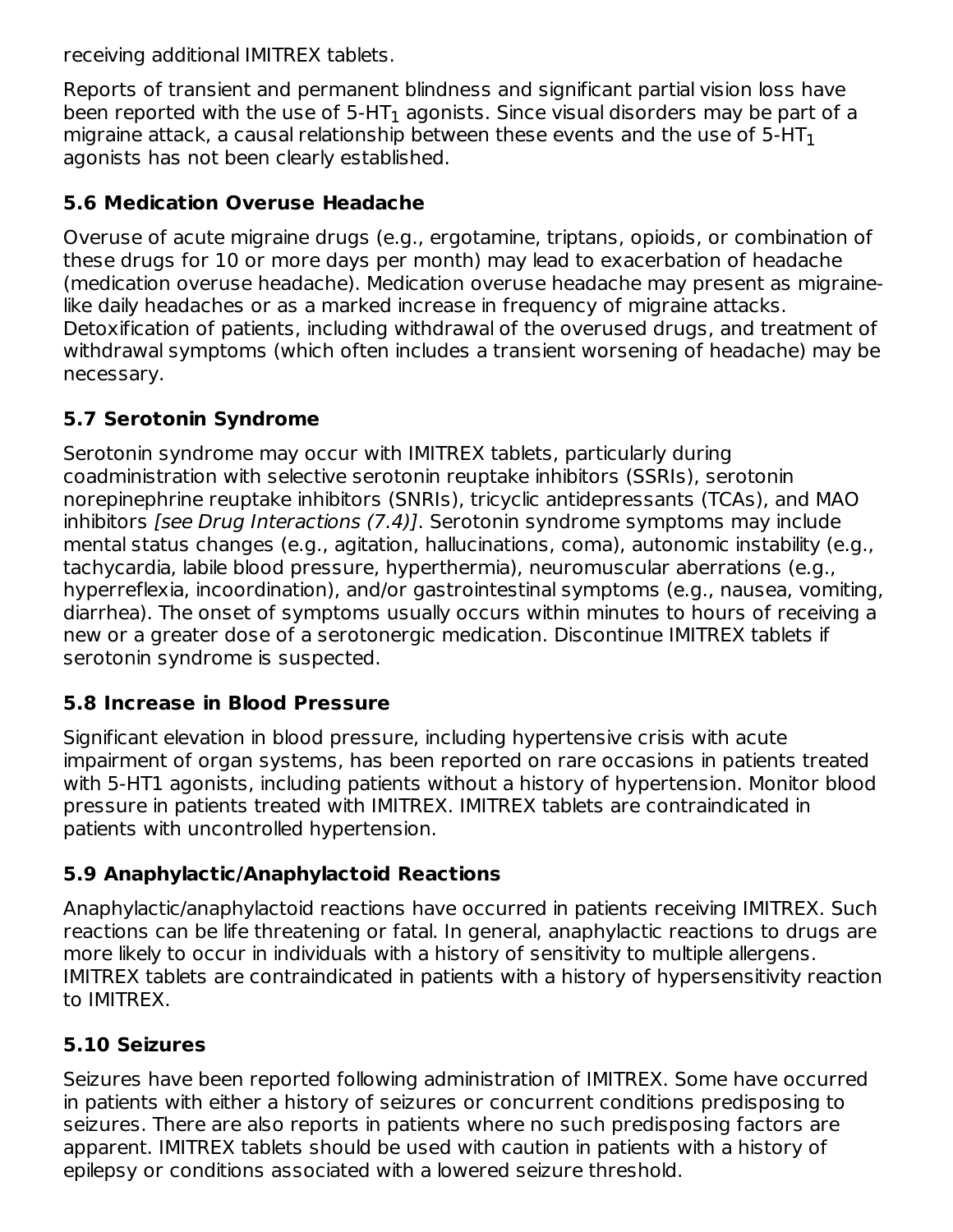## **6 ADVERSE REACTIONS**

The following adverse reactions are discussed in more detail in other sections of the prescribing information:

- Myocardial ischemia, myocardial infarction, and Prinzmetal's angina [see Warnings] and Precautions (5.1)]
- Arrhythmias [see Warnings and Precautions (5.2)]
- Chest, throat, neck, and/or jaw pain/tightness/pressure [see Warnings and Precautions (5.3)]
- Cerebrovascular events [see Warnings and Precautions (5.4)]
- Other vasospasm reactions [see Warnings and Precautions (5.5)]
- Medication overuse headache [see Warnings and Precautions (5.6)]
- Serotonin syndrome [see Warnings and Precautions (5.7)]
- Increase in blood pressure [see Warnings and Precautions (5.8)]
- Hypersensitivity reactions [see Contraindications (4), Warnings and Precautions (5.9)]
- Seizures [see Warnings and Precautions (5.10)]

## **6.1 Clinical Trials Experience**

Because clinical trials are conducted under widely varying conditions, adverse reaction rates observed in the clinical trials of a drug cannot be directly compared with rates in the clinical trials of another drug and may not reflect the rates observed in practice.

Table 1 lists adverse reactions that occurred in placebo-controlled clinical trials in patients who took at least 1 dose of study drug. Only treatment-emergent adverse reactions that occurred at a frequency of 2% or more in any group treated with IMITREX tablets and that occurred at a frequency greater than the placebo group are included in Table 1.

#### **Table 1. Adverse Reactions Reported by at Least 2% of Patients Treated with IMITREX Tablets and at a Greater Frequency than Placebo**

|                                                   | <b>Percent of Patients Reporting</b>                       |                                                          |                                                           |                               |  |  |
|---------------------------------------------------|------------------------------------------------------------|----------------------------------------------------------|-----------------------------------------------------------|-------------------------------|--|--|
| <b>Adverse Reaction</b>                           | <b>IMITREX</b><br><b>Tablets</b><br>$25$ mg<br>$(n = 417)$ | <b>IMITREX</b><br><b>Tablets</b><br>50 mg<br>$(n = 771)$ | <b>IMITREX</b><br><b>Tablets</b><br>100 mg<br>$(n = 437)$ | <b>Placebo</b><br>$(n = 309)$ |  |  |
| Atypical sensations<br>Paresthesia (all<br>types) | 5<br>3                                                     | 6<br>5                                                   | 6<br>3                                                    | 4<br>2                        |  |  |
| Sensation<br>warm/cold                            | 3                                                          | $\overline{2}$                                           | 3                                                         | 2                             |  |  |
| Pain and other pressure<br>sensations             | 6                                                          | 6                                                        | 8                                                         | 4                             |  |  |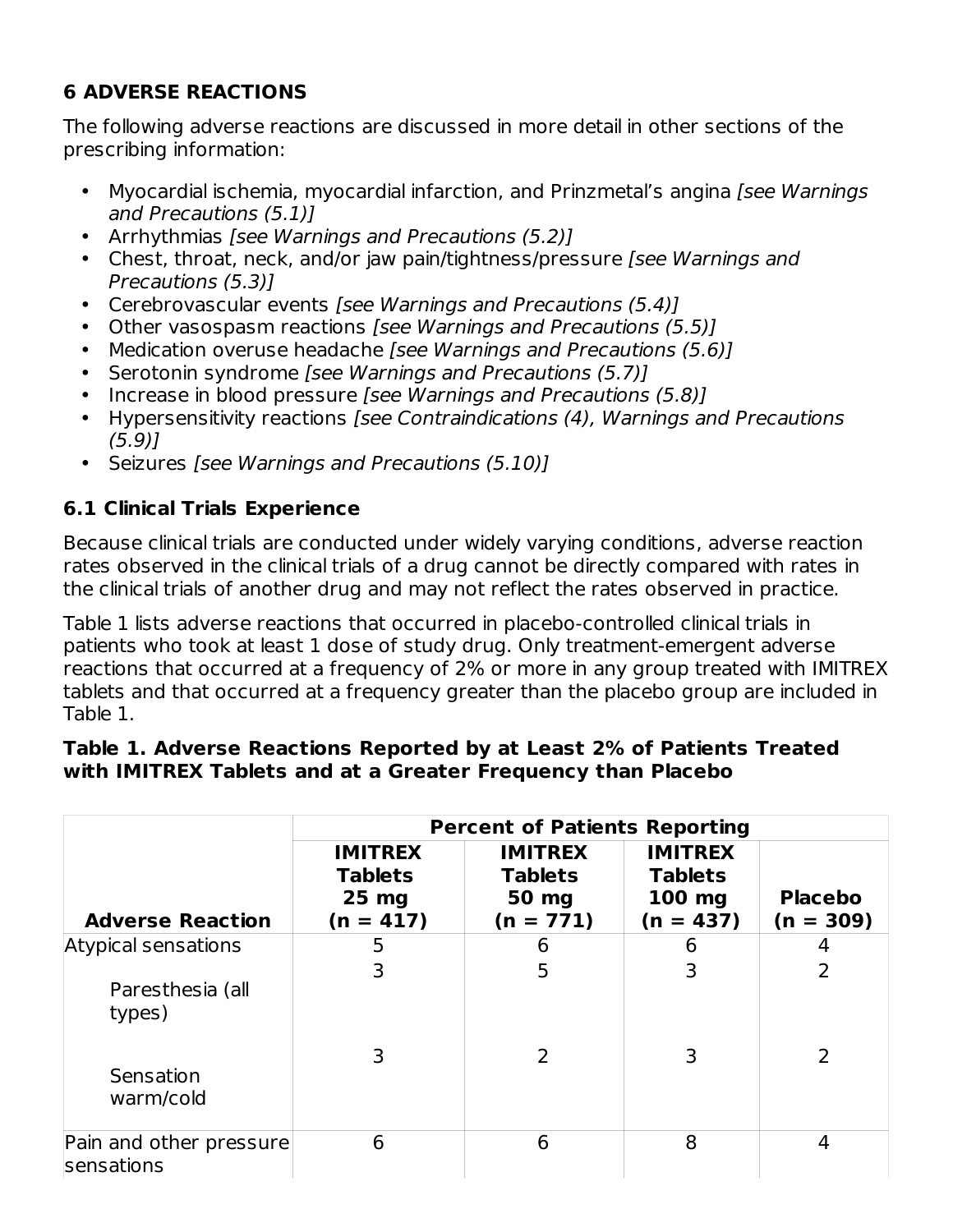| Chest -<br>pain/tightness/<br>pressure and/or<br>heaviness | $\mathbf 1$    | $\overline{2}$ | 2            | $\mathbf{1}$   |
|------------------------------------------------------------|----------------|----------------|--------------|----------------|
| Neck/throat/jaw -<br>pain/<br>tightness/pressure           | $<$ 1          | $\overline{2}$ | 3            | <1             |
| Pain - location<br>specified                               | $\overline{2}$ | $\mathbf 1$    | $\mathbf{1}$ | $\mathbf{1}$   |
| Other -<br>pressure/tightness/<br>heaviness                | $\mathbf{1}$   | $\mathbf 1$    | 3            | $\overline{2}$ |
| Neurological                                               | <1             | <1             | 2            | <1             |
| Vertigo                                                    |                |                |              |                |
| Other<br>Malaise/fatigue                                   | $\overline{2}$ | 2              | 3            | <1             |

The incidence of adverse reactions in controlled clinical trials was not affected by gender or age of the patients. There were insufficient data to assess the impact of race on the incidence of adverse reactions.

## **6.2 Postmarketing Experience**

The following adverse reactions have been identified during postapproval use of IMITREX tablets, IMITREX nasal spray, and IMITREX injection. Because these reactions are reported voluntarily from a population of uncertain size, it is not always possible to reliably estimate their frequency or establish a causal relationship to drug exposure. These reactions have been chosen for inclusion due to either their seriousness, frequency of reporting, or causal connection to IMITREX or a combination of these factors.

Cardiovascular

Hypotension, palpitations.

**Neurological** 

Dystonia, tremor.

## **7 DRUG INTERACTIONS**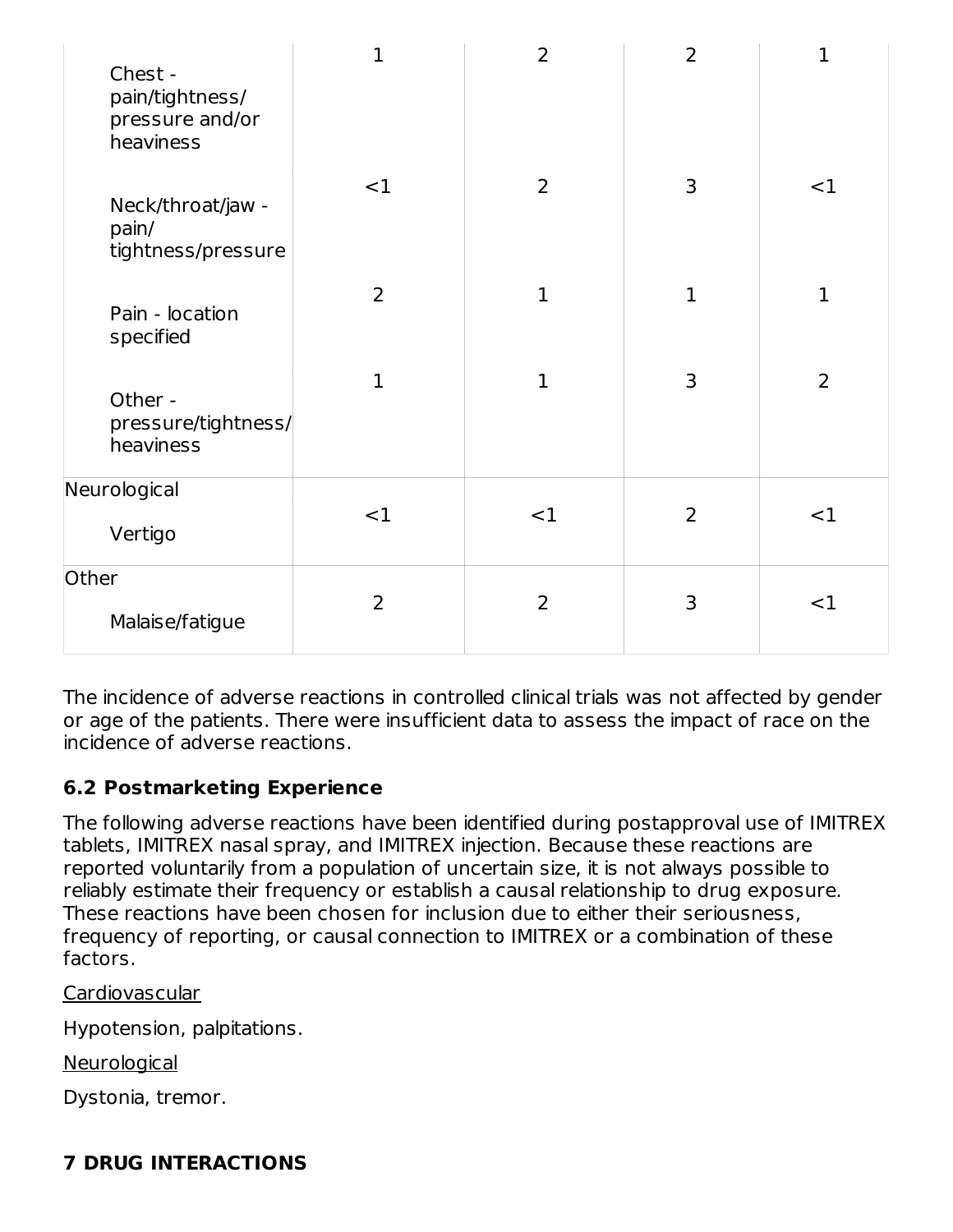## **7.1 Ergot-Containing Drugs**

Ergot-containing drugs have been reported to cause prolonged vasospastic reactions. Because these effects may be additive, use of ergotamine-containing or ergot-type medications (like dihydroergotamine or methysergide) and IMITREX tablets within 24 hours of each other is contraindicated.

## **7.2 Monoamine Oxidase-A Inhibitors**

MAO‑A inhibitors increase systemic exposure by 7-fold. Therefore, the use of IMITREX tablets in patients receiving MAO‑A inhibitors is contraindicated [see Clinical Pharmacology (12.3)].

## **7.3 Other 5-HT Agonists 1**

Because their vasospastic effects may be additive, coadministration of IMITREX tablets and other 5-HT $_{\rm 1}$  agonists (e.g., triptans) within 24 hours of each other is contraindicated.

#### **7.4 Selective Serotonin Reuptake Inhibitors/Serotonin Norepinephrine Reuptake Inhibitors and Serotonin Syndrome**

Cases of serotonin syndrome have been reported during coadministration of triptans and SSRIs, SNRIs, TCAs, and MAO inhibitors [see Warnings and Precautions (5.7)].

## **8 USE IN SPECIFIC POPULATIONS**

### **8.1 Pregnancy**

#### Risk Summary

Data from a prospective pregnancy exposure registry and epidemiological studies of pregnant women have not detected an increased frequency of birth defects or a consistent pattern of birth defects among women exposed to sumatriptan compared with the general population *(see Data)*. In developmental toxicity studies in rats and rabbits, oral administration of sumatriptan to pregnant animals was associated with embryolethality, fetal abnormalities, and pup mortality. When administered by the intravenous route to pregnant rabbits, sumatriptan was embryolethal (see Data).

In the U.S. general population, the estimated background risk of major birth defects and of miscarriage in clinically recognized pregnancies is 2% to 4% and 15% to 20%, respectively. The reported rate of major birth defects among deliveries to women with migraine ranged from 2.2% to 2.9% and the reported rate of miscarriage was 17%, which were similar to rates reported in women without migraine.

#### Clinical Considerations

Disease-Associated Maternal and/or Embryo/Fetal Risk: Several studies have suggested that women with migraine may be at increased risk of preeclampsia during pregnancy.

### Data

Human Data: The Sumatriptan/Naratriptan/Treximet (sumatriptan and naproxen sodium) Pregnancy Registry, a population-based international prospective study, collected data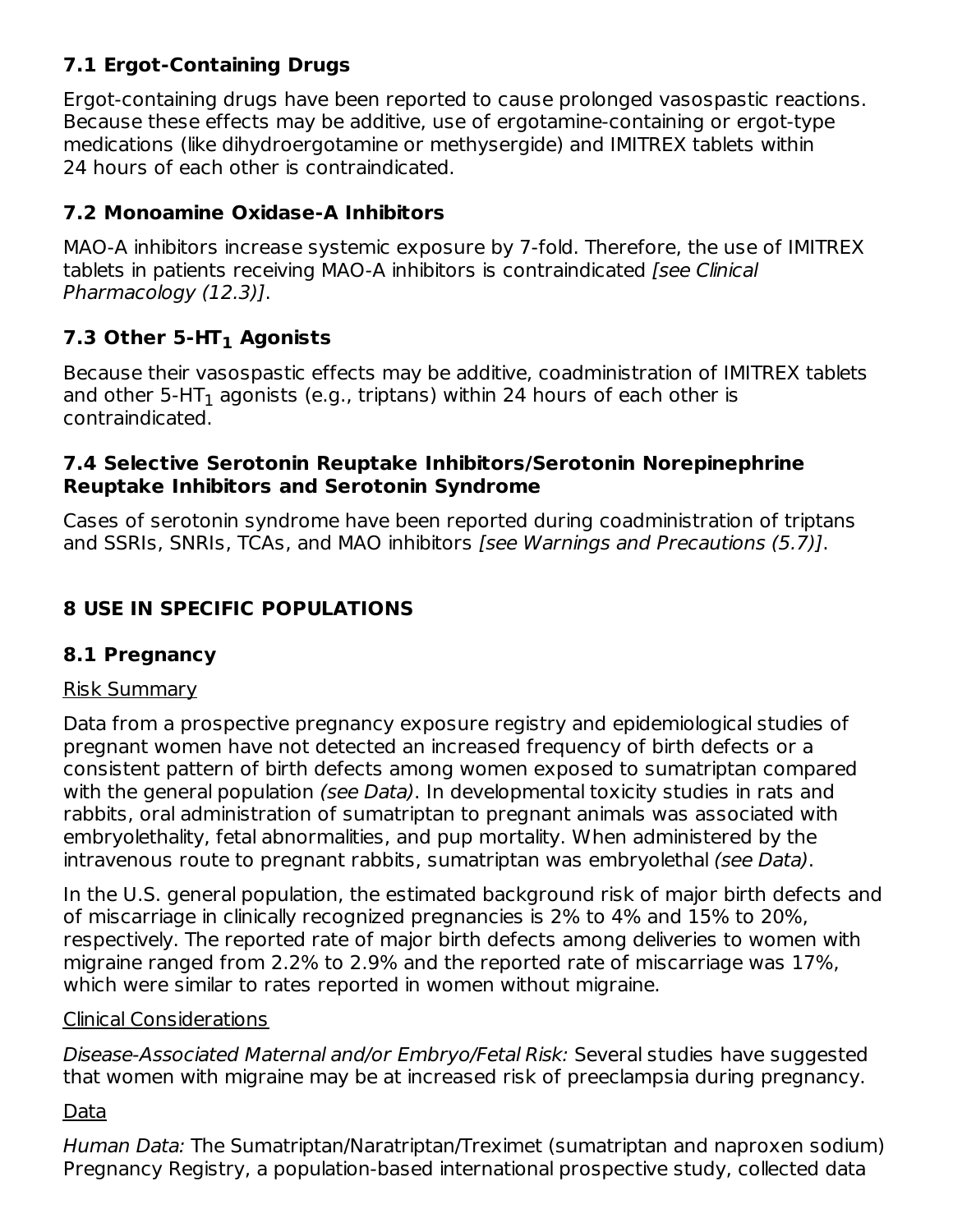for sumatriptan from January 1996 to September 2012. The Registry documented outcomes of 626 infants and fetuses exposed to sumatriptan during pregnancy (528 with earliest exposure during the first trimester, 78 during the second trimester, 16 during the third trimester, and 4 unknown). The occurrence of major birth defects (excluding fetal deaths and induced abortions without reported defects and all spontaneous pregnancy losses) during first-trimester exposure to sumatriptan was 4.2% (20/478 [95% CI: 2.6% to 6.5%]) and during any trimester of exposure was 4.2% (24/576 [95% CI: 2.7% to 6.2%]). The sample size in this study had 80% power to detect at least a 1.73- to 1.91-fold increase in the rate of major malformations. The number of exposed pregnancy outcomes accumulated during the registry was insufficient to support definitive conclusions about overall malformation risk or for making comparisons of the frequencies of specific birth defects. Of the 20 infants with reported birth defects after exposure to sumatriptan in the first trimester, 4 infants had ventricular septal defects, including one infant who was exposed to both sumatriptan and naratriptan, and 3 infants had pyloric stenosis. No other birth defect was reported for more than 2 infants in this group.

In a study using data from the Swedish Medical Birth Register, live births to women who reported using triptans or ergots during pregnancy were compared with those of women who did not. Of the 2,257 births with first-trimester exposure to sumatriptan, 107 infants were born with malformations (relative risk 0.99 [95% CI: 0.91 to 1.21]). A study using linked data from the Medical Birth Registry of Norway to the Norwegian Prescription Database compared pregnancy outcomes in women who redeemed prescriptions for triptans during pregnancy, as well as a migraine disease comparison group who redeemed prescriptions for sumatriptan before pregnancy only, compared with a population control group. Of the 415 women who redeemed prescriptions for sumatriptan during the first trimester, 15 had infants with major congenital malformations (OR 1.16 [95% CI: 0.69 to 1.94]) while for the 364 women who redeemed prescriptions for sumatriptan before, but not during, pregnancy, 20 had infants with major congenital malformations (OR 1.83 [95% CI: 1.17 to 2.88]), each compared with the population comparison group. Additional smaller observational studies evaluating use of sumatriptan during pregnancy have not suggested an increased risk of teratogenicity.

Animal Data: Oral administration of sumatriptan to pregnant rats during the period of organogenesis resulted in an increased incidence of fetal blood vessel (cervicothoracic and umbilical) abnormalities. The highest no-effect dose for embryofetal developmental toxicity in rats was 60 mg/kg/day, or approximately 3 times the maximum recommended human dose (MRHD) of 200 mg/day on a mg/m<sup>2</sup> basis. Oral administration of sumatriptan to pregnant rabbits during the period of organogenesis resulted in increased incidences of embryolethality and fetal cervicothoracic vascular and skeletal abnormalities. Intravenous administration of sumatriptan to pregnant rabbits during the period of organogenesis resulted in an increased incidence of embryolethality. The highest oral and intravenous no-effect doses for developmental toxicity in rabbits were 15 (approximately 2 times the MRHD on a mg/m<sup>2</sup> basis) and 0.75 mg/kg/day, respectively.

Oral administration of sumatriptan to rats prior to and throughout gestation resulted in embryofetal toxicity (decreased body weight, decreased ossification, increased incidence of skeletal abnormalities). The highest no-effect dose was 50 mg/kg/day, or approximately 2 times the MRHD on a mg/m<sup>2</sup> basis. In offspring of pregnant rats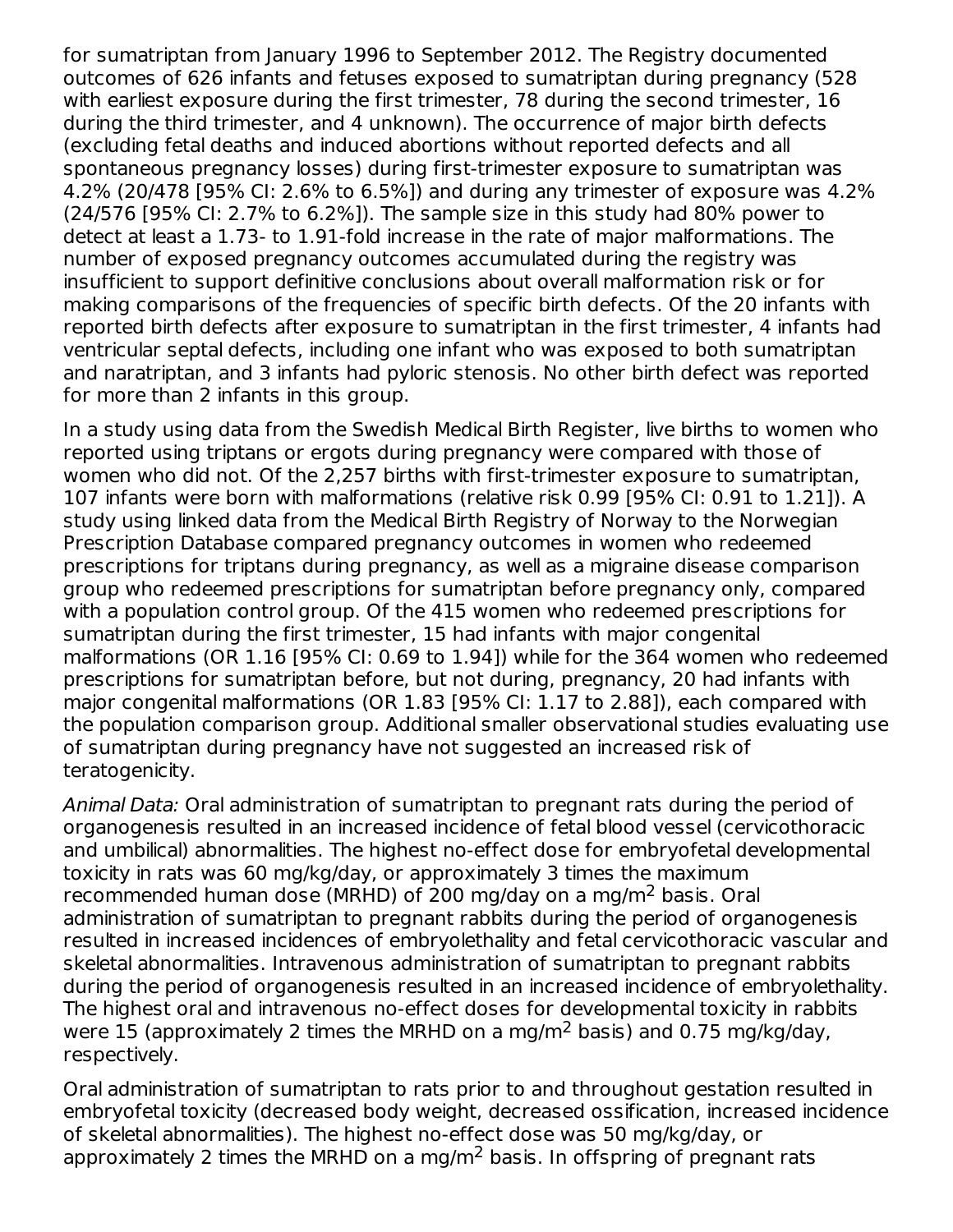treated orally with sumatriptan during organogenesis, there was a decrease in pup survival. The highest no-effect dose for this effect was 60 mg/kg/day, or approximately 3 times the MRHD on a mg/m<sup>2</sup> basis. Oral treatment of pregnant rats with sumatriptan during the latter part of gestation and throughout lactation resulted in a decrease in pup survival. The highest no-effect dose for this finding was 100 mg/kg/day, or approximately 5 times the MRHD on a mg/m<sup>2</sup> basis.

## **8.2 Lactation**

### Risk Summary

Sumatriptan is excreted in human milk following subcutaneous administration (see Data). There is no information regarding sumatriptan concentrations in milk from lactating women following administration of IMITREX tablets. There are no data on the effects of sumatriptan on the breastfed infant or the effects of sumatriptan on milk production.

The developmental and health benefits of breastfeeding should be considered along with the mother's clinical need for IMITREX tablets and any potential adverse effects on the breastfed infant from sumatriptan or from the underlying maternal condition.

#### Clinical Considerations

Infant exposure to sumatriptan can be minimized by avoiding breastfeeding for 12 hours after treatment with IMITREX tablets.

### Data

Following subcutaneous administration of a 6-mg dose of IMITREX injection in 5 lactating volunteers, sumatriptan was present in milk.

## **8.4 Pediatric Use**

Safety and effectiveness in pediatric patients have not been established. IMITREX tablets are not recommended for use in patients younger than 18 years of age.

Two controlled clinical trials evaluated IMITREX nasal spray (5 to 20 mg) in 1,248 adolescent migraineurs aged 12 to 17 years who treated a single attack. The trials did not establish the efficacy of IMITREX nasal spray compared with placebo in the treatment of migraine in adolescents. Adverse reactions observed in these clinical trials were similar in nature to those reported in clinical trials in adults.

Five controlled clinical trials (2 single-attack trials, 3 multiple-attack trials) evaluating oral IMITREX (25 to 100 mg) in pediatric patients aged 12 to 17 years enrolled a total of 701 adolescent migraineurs. These trials did not establish the efficacy of oral IMITREX compared with placebo in the treatment of migraine in adolescents. Adverse reactions observed in these clinical trials were similar in nature to those reported in clinical trials in adults. The frequency of all adverse reactions in these patients appeared to be both dose- and age‑dependent, with younger patients reporting reactions more commonly than older adolescents.

Postmarketing experience documents that serious adverse reactions have occurred in the pediatric population after use of subcutaneous, oral, and/or intranasal IMITREX. These reports include reactions similar in nature to those reported rarely in adults, including stroke, visual loss, and death. A myocardial infarction has been reported in a 14‑year‑old male following the use of oral IMITREX; clinical signs occurred within 1 day of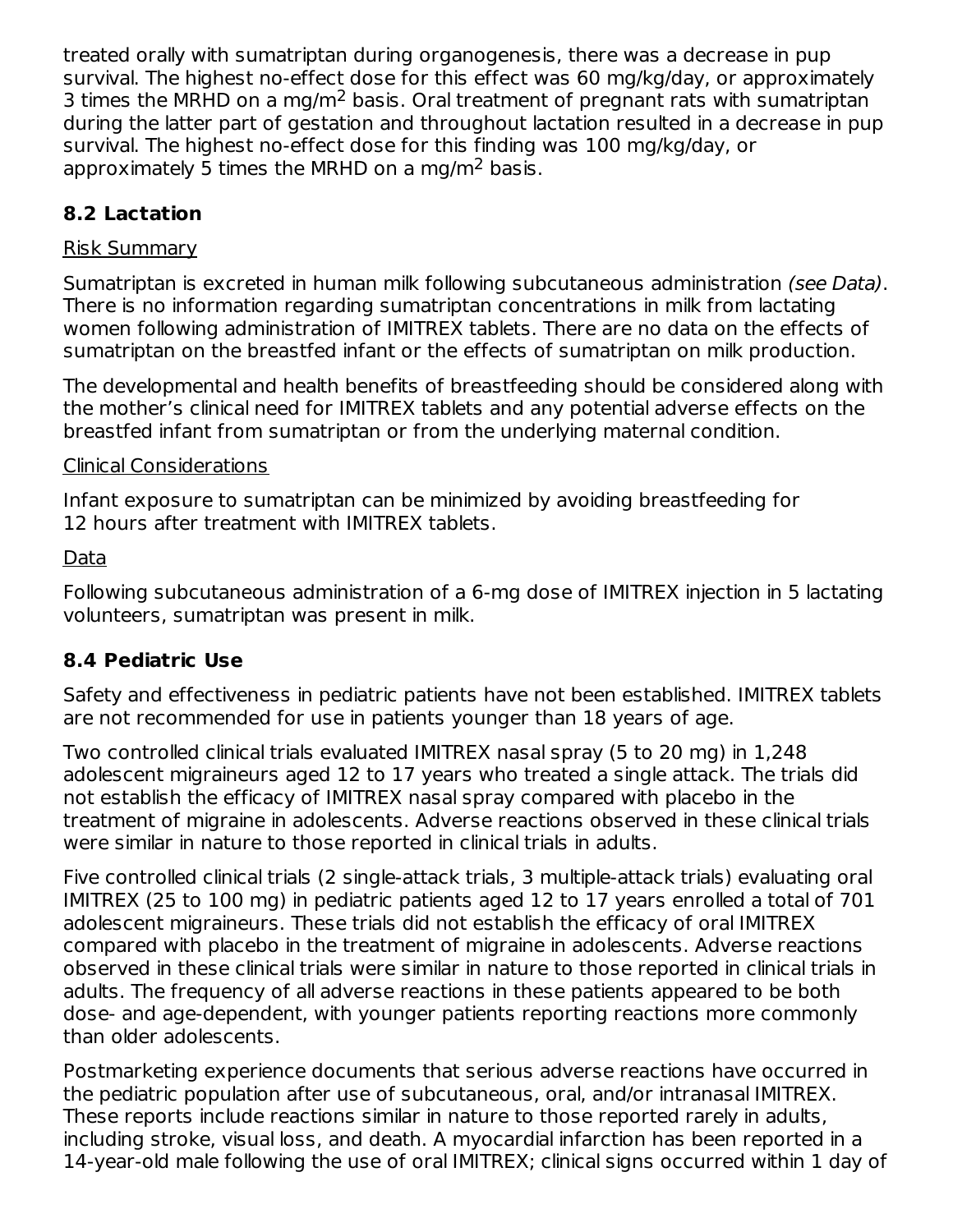drug administration. Clinical data to determine the frequency of serious adverse reactions in pediatric patients who might receive subcutaneous, oral, or intranasal IMITREX are not presently available.

## **8.5 Geriatric Use**

Clinical trials of IMITREX tablets did not include sufficient numbers of patients aged 65 and older to determine whether they respond differently from younger patients. Other reported clinical experience has not identified differences in responses between the elderly and younger patients. In general, dose selection for an elderly patient should be cautious, usually starting at the low end of the dosing range, reflecting the greater frequency of decreased hepatic, renal, or cardiac function and of concomitant disease or other drug therapy.

A cardiovascular evaluation is recommended for geriatric patients who have other cardiovascular risk factors (e.g., diabetes, hypertension, smoking, obesity, strong family history of CAD) prior to receiving IMITREX tablets [see Warnings and Precautions (5.1)].

## **8.6 Hepatic Impairment**

The maximum single dose in patients with mild to moderate hepatic impairment should not exceed 50 mg. IMITREX tablets are contraindicated in patients with severe hepatic impairment [see Clinical Pharmacology (12.3)].

# **10 OVERDOSAGE**

Patients in clinical trials ( $N = 670$ ) received single oral doses of 140 to 300 mg without significant adverse reactions. Volunteers ( $N = 174$ ) received single oral doses of 140 to 400 mg without serious adverse reactions.

Overdose in animals has been fatal and has been heralded by convulsions, tremor, paralysis, inactivity, ptosis, erythema of the extremities, abnormal respiration, cyanosis, ataxia, mydriasis, salivation, and lacrimation.

The elimination half-life of sumatriptan is approximately 2.5 hours *[see Clinical*] Pharmacology (12.3)], and therefore monitoring of patients after overdose with IMITREX tablets should continue for at least 12 hours or while symptoms or signs persist.

It is unknown what effect hemodialysis or peritoneal dialysis has on the serum concentrations of sumatriptan.

# **11 DESCRIPTION**

IMITREX tablets contain sumatriptan succinate, a selective 5-HT $_{\rm 1B/1D}$  receptor agonist. Sumatriptan succinate is chemically designated as 3-[2-(dimethylamino)ethyl]-N-methylindole-5-methanesulfonamide succinate (1:1), and it has the following structure: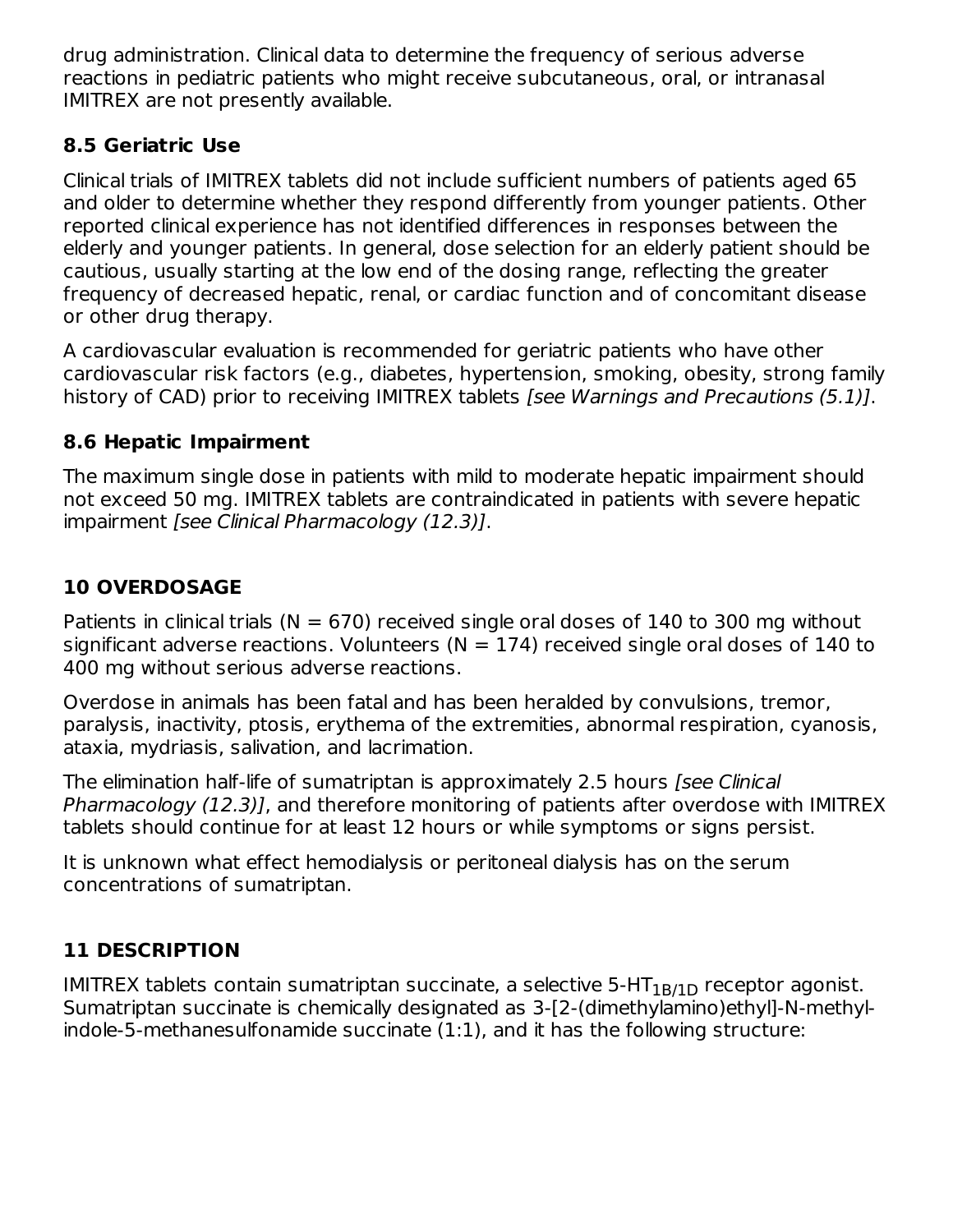

The empirical formula is  $\mathsf{C}_{14}\mathsf{H}_{21}\mathsf{N}_3\mathsf{O}_2\mathsf{S}\bullet \mathsf{C}_4\mathsf{H}_6\mathsf{O}_4$ , representing a molecular weight of 413.5. Sumatriptan succinate is a white to off‑white powder that is readily soluble in water and in saline.

Each IMITREX tablet for oral administration contains 35, 70, or 140 mg of sumatriptan succinate equivalent to 25, 50, or 100 mg of sumatriptan, respectively. Each tablet also contains the inactive ingredients croscarmellose sodium, dibasic calcium phosphate, magnesium stearate, microcrystalline cellulose, and sodium bicarbonate. Each 100-mg tablet also contains hypromellose, iron oxide, titanium dioxide, and triacetin.

## **12 CLINICAL PHARMACOLOGY**

## **12.1 Mechanism of Action**

Sumatriptan binds with high affinity to human cloned 5-HT $_{\rm 1B/1D}$  receptors. Sumatriptan presumably exerts its therapeutic effects in the treatment of migraine headache through agonist effects at the 5-HT $_{\rm 1B/1D}$  receptors on intracranial blood vessels and sensory nerves of the trigeminal system, which result in cranial vessel constriction and inhibition of pro‑inflammatory neuropeptide release.

#### **12.2 Pharmacodynamics**

#### Blood Pressure

Significant elevation in blood pressure, including hypertensive crisis, has been reported in patients with and without a history of hypertension [see Warnings and Precautions (5.8)].

#### Peripheral (Small) Arteries

In healthy volunteers  $(N = 18)$ , a trial evaluating the effects of sumatriptan on peripheral (small vessel) arterial reactivity failed to detect a clinically significant increase in peripheral resistance.

#### Heart Rate

Transient increases in blood pressure observed in some patients in clinical trials carried out during sumatriptan's development as a treatment for migraine were not accompanied by any clinically significant changes in heart rate.

#### **12.3 Pharmacokinetics**

### Absorption

The mean maximum concentration following oral dosing with 25 mg is 18 ng/mL (range: 7 to 47 ng/mL) and 51 ng/mL (range: 28 to 100 ng/mL) following oral dosing with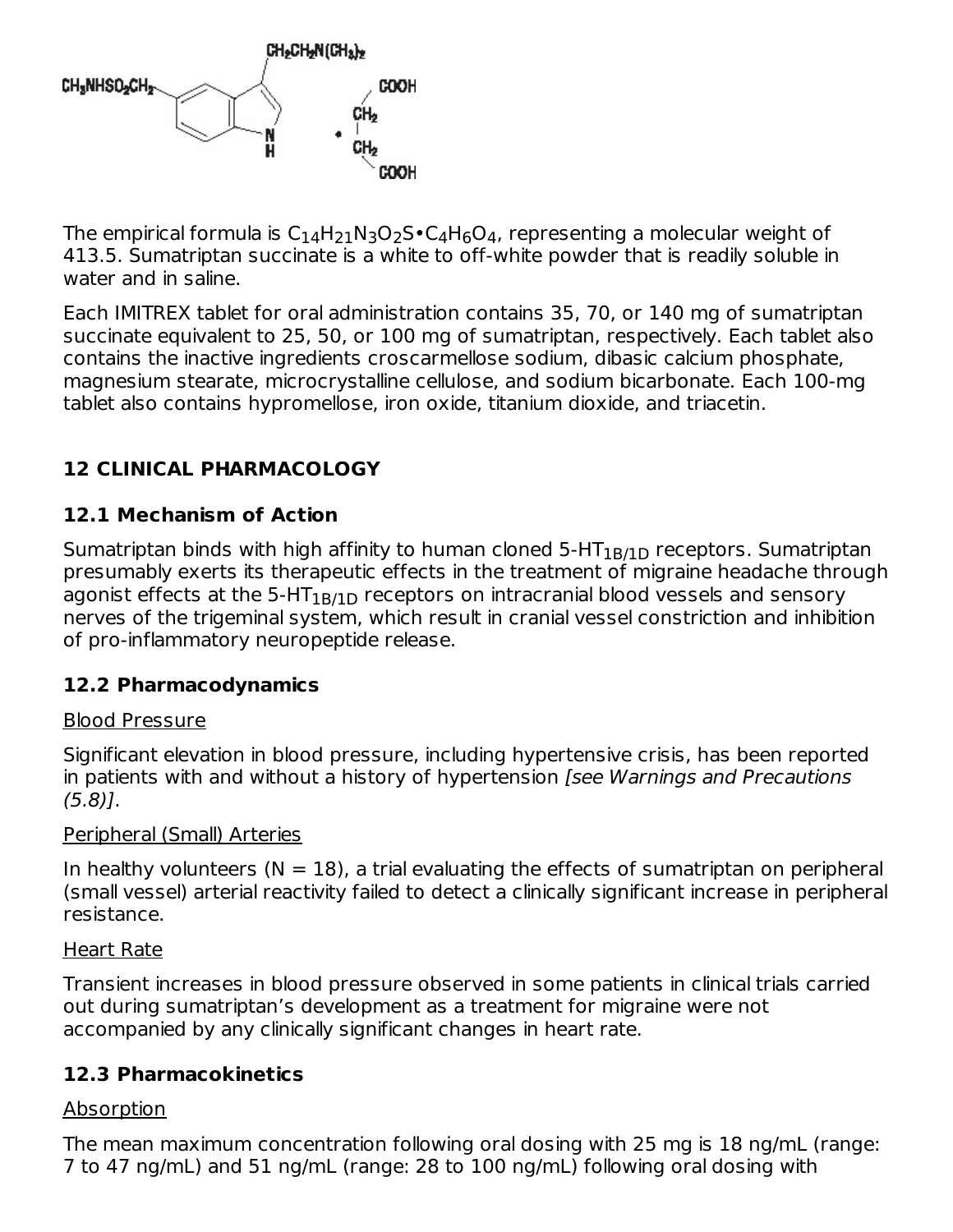100 mg of sumatriptan. This compares with a  $\mathsf{C}_{\mathsf{max}}$  of 5 and 16 ng/mL following dosing with a 5- and 20-mg intranasal dose, respectively. The mean C<sub>max</sub> following a 6-mg subcutaneous injection is 71 ng/mL (range: 49 to 110 ng/mL). The bioavailability is approximately 15%, primarily due to presystemic metabolism and partly due to incomplete absorption. The C $_{\sf max}$  is similar during a migraine attack and during a migraine-free period, but the T<sub>max</sub> is slightly later during the attack, approximately 2.5 hours compared with 2.0 hours. When given as a single dose, sumatriptan displays dose proportionality in its extent of absorption (area under the curve [AUC]) over the dose range of 25 to 200 mg, but the C<sub>max</sub> after 100 mg is approximately 25% less than expected (based on the 25‑mg dose).

Effect of Food: A food effect trial involving administration of IMITREX tablets 100 mg to healthy volunteers under fasting conditions and with a high-fat meal indicated that the Cmax and AUC were increased by 15% and 12%, respectively, when administered in the fed state.

#### Distribution

Protein binding, determined by equilibrium dialysis over the concentration range of 10 to 1,000 ng/mL is low, approximately 14% to 21%. The effect of sumatriptan on the protein binding of other drugs has not been evaluated. The apparent volume of distribution is 2.7 L/kg.

#### **Metabolism**

In vitro studies with human microsomes suggest that sumatriptan is metabolized by MAO, predominantly the A isoenzyme. Most of a radiolabeled dose of sumatriptan excreted in the urine is the major metabolite indole acetic acid (IAA) or the IAA glucuronide, both of which are inactive.

#### **Elimination**

The elimination half-life of sumatriptan is approximately 2.5 hours. Radiolabeled  $^{14}\mathrm{C}\text{-}$ sumatriptan administered orally is largely renally excreted (about 60%) with about 40% found in the feces. Most of the radiolabeled compound excreted in the urine is the major metabolite, IAA, which is inactive, or the IAA glucuronide. Only 3% of the dose can be recovered as unchanged sumatriptan.

#### Specific Populations

Age: The pharmacokinetics of sumatriptan in the elderly (mean age: 72 years, 2 males and 4 females) and in subjects with migraine (mean age: 38 years, 25 males and 155 females) were similar to that in healthy male subjects (mean age: 30 years).

Patients with Renal Impairment: The effect of renal impairment on the pharmacokinetics of sumatriptan has not been examined.

Patients with Hepatic Impairment: The liver plays an important role in the presystemic clearance of orally administered sumatriptan. Accordingly, the bioavailability of sumatriptan following oral administration may be markedly increased in patients with liver disease. In one small trial of patients with moderate liver impairment ( $n = 8$ ) matched for sex, age, and weight with healthy subjects ( $n = 8$ ), the hepatically-impaired patients had an approximately 70% increase in AUC and C $_{\sf max}$  and a T $_{\sf max}$  40 minutes earlier compared with the healthy subjects.

The pharmacokinetics of sumatriptan in patients with severe hepatic impairment has not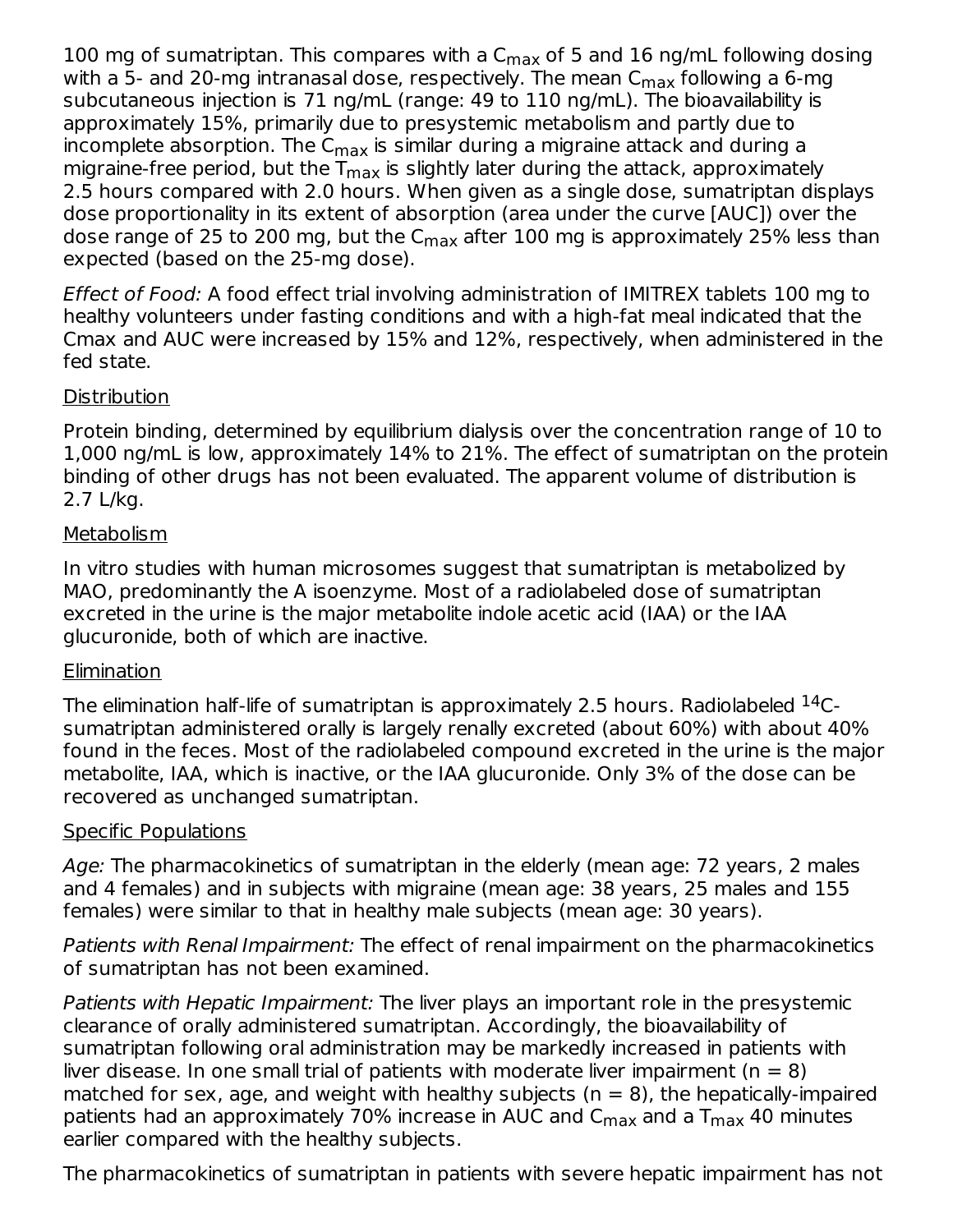been studied. The use of IMITREX tablets in this population is contraindicated [see Contraindications (4), Use in Specific Populations (8.6)].

Male and Female Patients: In a trial comparing females to males, no pharmacokinetic differences were observed between genders for AUC, C<sub>max</sub>, T<sub>max</sub>, and half-life.

*Racial Groups:* The systemic clearance and C<sub>max</sub> of subcutaneous sumatriptan were similar in black ( $n = 34$ ) and Caucasian ( $n = 38$ ) healthy male subjects. Oral sumatriptan has not been evaluated for race differences.

#### Drug Interaction Studies

Monoamine Oxidase-A Inhibitors: Treatment with MAO-A inhibitors generally leads to an increase of sumatriptan plasma levels [see Contraindications (4), Drug Interactions  $(7.2)$ ].

Due to gut and hepatic metabolic first-pass effects, the increase of systemic exposure after coadministration of an MAO-A inhibitor with oral sumatriptan is greater than after coadministration of the MAO inhibitors with subcutaneous sumatriptan.

In a trial of 14 healthy females, pretreatment with an MAO-A inhibitor decreased the clearance of subcutaneous sumatriptan, resulting in a 2-fold increase in the area under the sumatriptan plasma concentration-time curve (AUC), corresponding to a 40% increase in elimination half-life.

A small trial evaluating the effect of pretreatment with an MAO-A inhibitor on the bioavailability from a 25-mg oral sumatriptan tablet resulted in an approximately 7-fold increase in systemic exposure.

Alcohol: Alcohol consumed 30 minutes prior to sumatriptan ingestion had no effect on the pharmacokinetics of sumatriptan.

## **13 NONCLINICAL TOXICOLOGY**

### **13.1 Carcinogenesis, Mutagenesis, Impairment of Fertility**

#### **Carcinogenesis**

In carcinogenicity studies in mouse and rat, sumatriptan was administered orally for 78 and 104 weeks, respectively, at doses up to 160 mg/kg/day (the high dose in rat was reduced from 360 mg/kg/day during Week 21). There was no evidence in either species of an increase in tumors related to sumatriptan administration. Plasma exposures (AUC) at the highest doses tested were 20 and 8 times that in humans at the maximum recommended human dose (MRHD) of 200 mg/day.

#### Mutagenesis

Sumatriptan was negative in in vitro(bacterial reverse mutation [Ames], gene cell mutation in Chinese hamster V79/HGPRT, chromosomal aberration in human lymphocytes) and in vivo (rat micronucleus) assays.

#### Impairment of Fertility

When sumatriptan (5, 50, 500 mg/kg/day) was administered orally to male and female rats prior to and throughout the mating period, there was a treatment-related decrease in fertility secondary to a decrease in mating in animals treated with doses greater than 2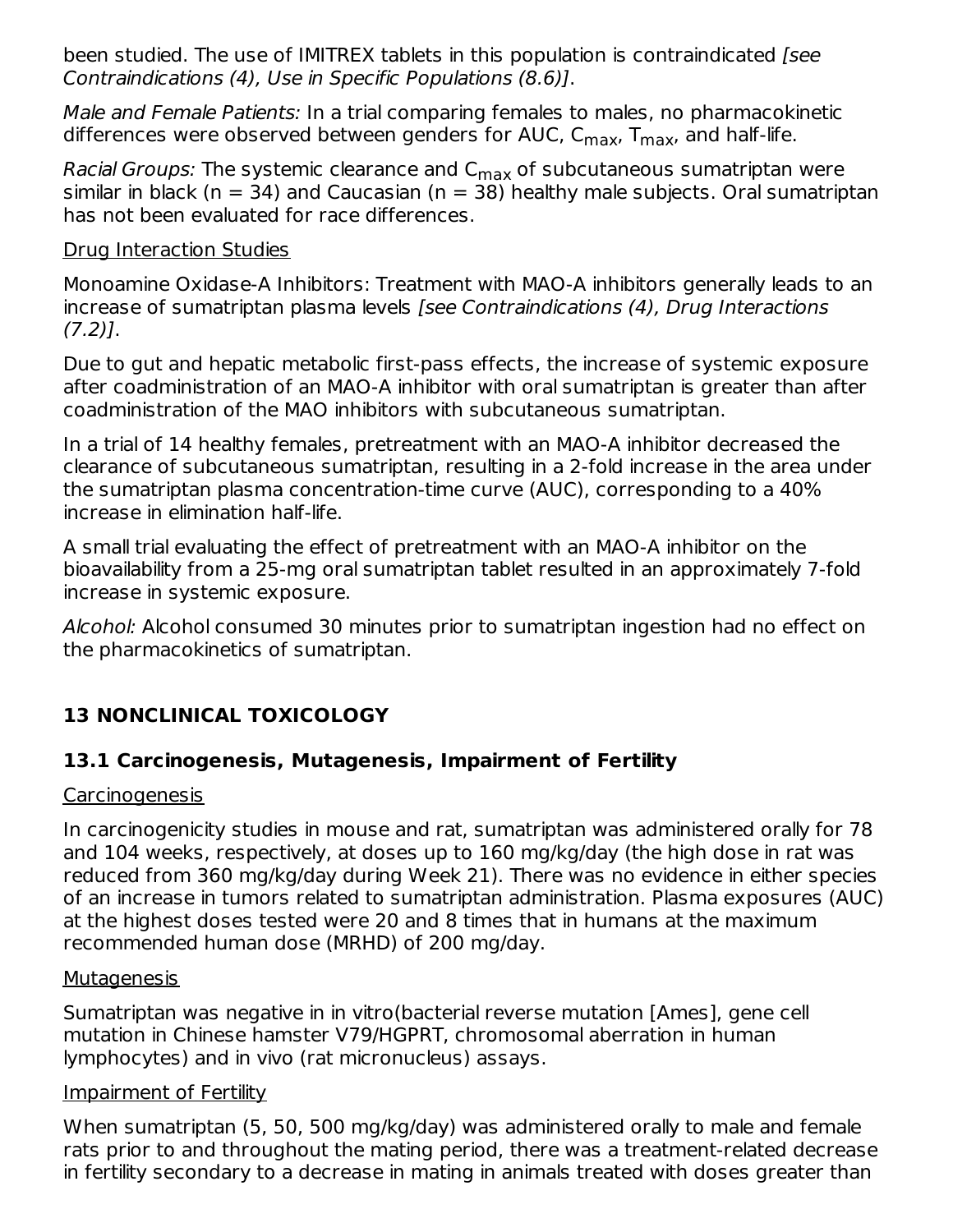5 mg/kg/day (less than the MRHD on a mg/m<sup>2</sup> basis). It is not clear whether this finding was due to an effect on males or females or both.

When sumatriptan was administered by subcutaneous injection to male and female rats prior to and throughout the mating period, there was no evidence of impaired fertility at doses up to 60 mg/kg/day.

## **13.2 Animal Toxicology and/or Pharmacology**

# Corneal Opacities

Dogs receiving oral sumatriptan developed corneal opacities and defects in the corneal epithelium. Corneal opacities were seen at the lowest dose tested, 2 mg/kg/day, and were present after 1 month of treatment. Defects in the corneal epithelium were noted in a 60‑week study. Earlier examinations for these toxicities were not conducted and no‑effect doses were not established. Plasma exposure at the lowest dose tested was approximately 2 times that in humans at the MRHD.

# **14 CLINICAL STUDIES**

The efficacy of IMITREX tablets in the acute treatment of migraine headaches was demonstrated in 3, randomized, double-blind, placebo-controlled trials. Patients enrolled in these 3 trials were predominately female (87%) and Caucasian (97%), with a mean age of 40 years (range: 18 to 65 years). Patients were instructed to treat a moderate to severe headache. Headache response, defined as a reduction in headache severity from moderate or severe pain to mild or no pain, was assessed up to 4 hours after dosing. Associated symptoms such as nausea, photophobia, and phonophobia were also assessed. Maintenance of response was assessed for up to 24 hours postdose. A second dose of IMITREX tablets or other medication was allowed 4 to 24 hours after the initial treatment for recurrent headache. Acetaminophen was offered to patients in Trials 2 and 3 beginning at 2 hours after initial treatment if the migraine pain had not improved or had worsened. Additional medications were allowed 4 to 24 hours after the initial treatment for recurrent headache or as rescue in all 3 trials. The frequency and time to use of these additional treatments were also determined. In all trials, doses of 25, 50, and 100 mg were compared with placebo in the treatment of migraine attacks. In 1 trial, doses of 25, 50, and 100 mg were also compared with each other.

In all 3 trials, the percentage of patients achieving headache response 2 and 4 hours after treatment was significantly greater among patients receiving IMITREX tablets at all doses compared with those who received placebo. In 1 of the 3 trials, there was a statistically significant greater percentage of patients with headache response at 2 and 4 hours in the 50-mg or 100-mg group when compared with the 25-mg dose groups. There were no statistically significant differences between the 50-mg and 100-mg dose groups in any trial. The results from the 3 controlled clinical trials are summarized in Table 2.

**Table 2. Percentage of Patients with Headache Response (Mild or No Headache) 2 and 4 Hours following Treatment**

|                   | <b>IMITREX Tablets   IMITREX Tablets</b> | <b>IMITREX Tablets</b> |                |
|-------------------|------------------------------------------|------------------------|----------------|
| $25 \, \text{mg}$ | 50 mg                                    | $100$ mg               | <b>Placebo</b> |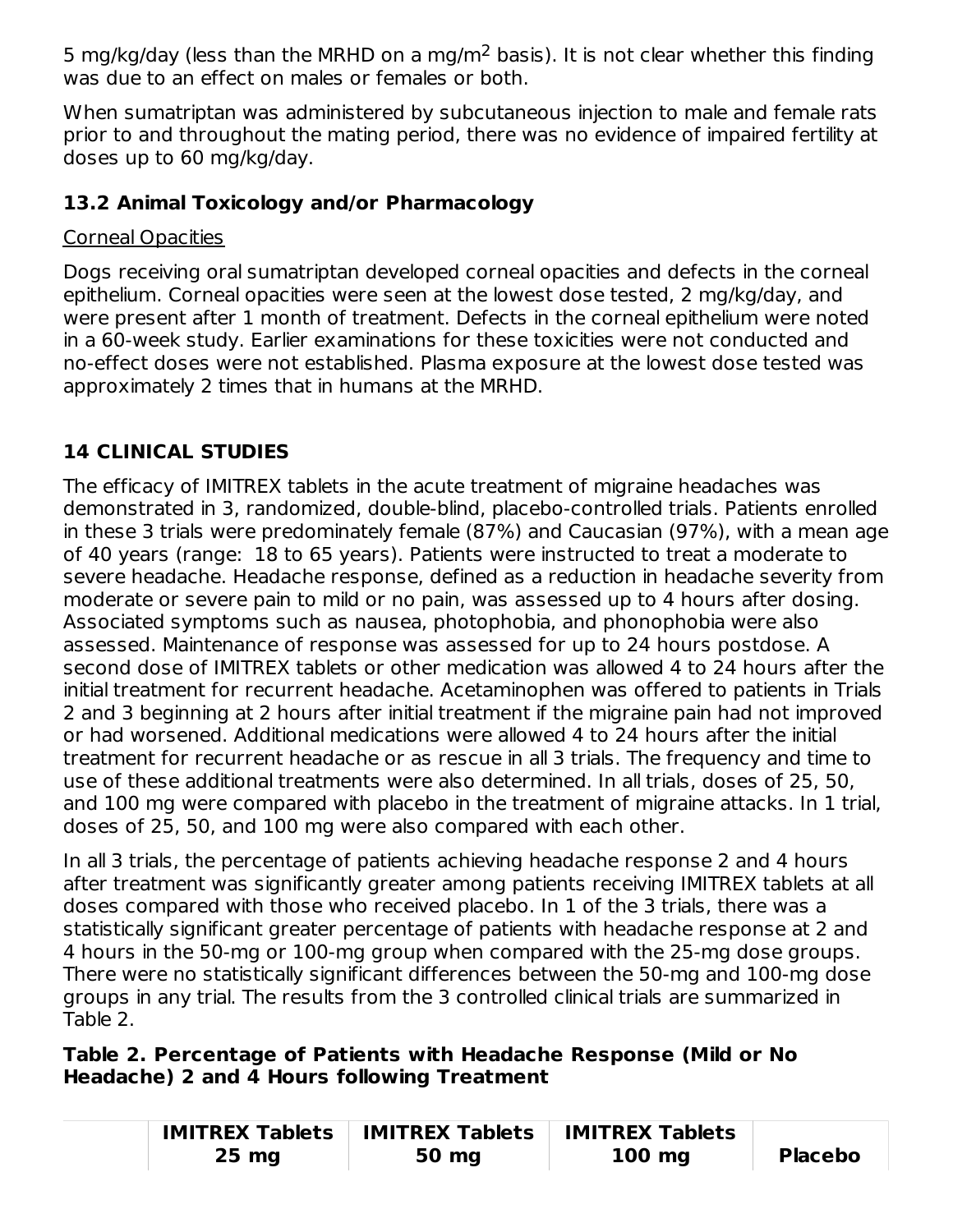|         | 2 <sub>h</sub>     | 4 h                 | 2 <sub>h</sub>        | 4 h                | 2 <sub>h</sub>        | 4 h              | 2 <sub>h</sub> | 4 h        |
|---------|--------------------|---------------------|-----------------------|--------------------|-----------------------|------------------|----------------|------------|
| Trial 1 | $52%$ <sup>a</sup> | $67\%$ <sup>a</sup> | $61\%$ <sup>a,b</sup> | $78%$ a,b          | $62\%$ <sup>a,b</sup> | 79%a,b           | 27%            | 38%        |
|         |                    | $(n = 298)$         |                       | $(n = 296)$        |                       | $(n = 296)$      | $(n = 94)$     |            |
| Trial 2 | $52%$ <sup>a</sup> | 70% <sup>a</sup>    | $50\%$ <sup>a</sup>   | $68%$ <sup>a</sup> | 56% <sup>a</sup>      | 71% <sup>a</sup> | 26%            | 38%        |
|         |                    | $(n = 66)$          |                       | $(n = 62)$         |                       | $(n = 66)$       | $(n = 65)$     |            |
| Trial 3 | $52%$ <sup>a</sup> | $65%$ <sup>a</sup>  | $54\%$ <sup>a</sup>   | 72% <sup>a</sup>   | $57\%$ <sup>a</sup>   | 78% <sup>a</sup> | 17%            | 19%        |
|         | $(n = 48)$         |                     |                       | $(n = 46)$         |                       | $(n = 46)$       |                | $(n = 47)$ |

 $P$  <0.05 in comparison with placebo.  $bP<0.05$  in comparison with 25 mg.

The estimated probability of achieving an initial headache response over the 4 hours following treatment in pooled Trials 1, 2, and 3 is depicted in Figure 1.

#### **Figure 1. Estimated Probability of Achieving Initial Headache Response within 4 Hours of Treatment in Pooled Trials 1, 2, and 3 a**



<sup>a</sup>The figure shows the probability over time of obtaining headache response (no or mild pain) following treatment with oral sumatriptan. The averages displayed are based on pooled data from the 3 clinical controlled trials providing evidence of efficacy. Kaplan‑Meier plot with patients not achieving response and/or taking rescue within 240 minutes censored to 240 minutes.

For patients with migraine-associated nausea, photophobia, and/or phonophobia at baseline, there was a lower incidence of these symptoms at 2 hours (Trial 1) and at 4 hours (Trials 1, 2, and 3) following administration of IMITREX tablets compared with placebo.

As early as 2 hours in Trials 2 and 3, or as early as 4 hours in Trial 1, through 24 hours following the initial dose of study treatment, patients were allowed to use additional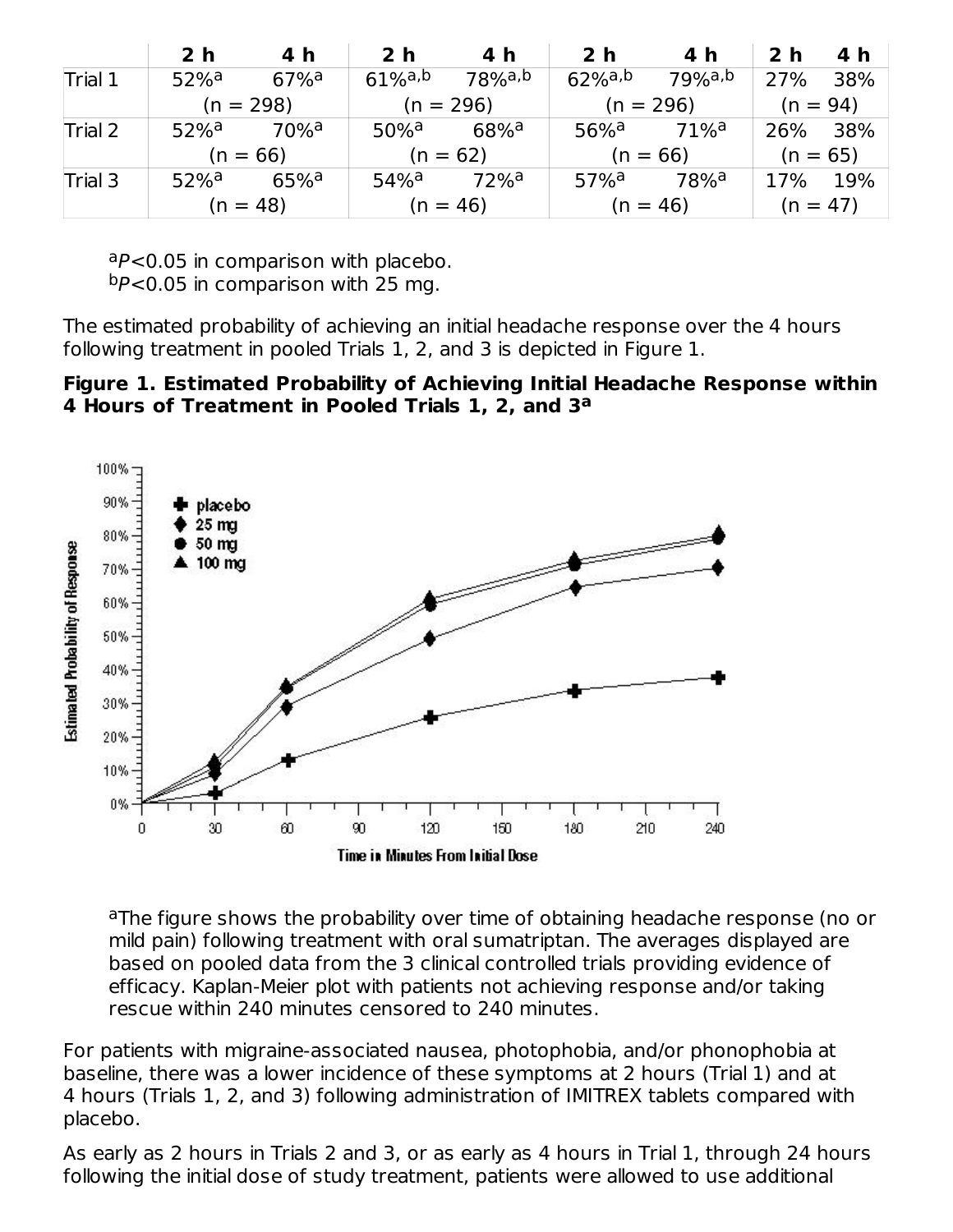treatment for pain relief in the form of a second dose of study treatment or other medication. The estimated probability of patients taking a second dose or other medication for migraine over the 24 hours following the initial dose of study treatment is summarized in Figure 2.

**Figure 2. The Estimated Probability of Patients Taking a Second Dose of IMITREX Tablets or Other Medication to Treat Migraine over the 24 Hours following the Initial Dose of Study Treatment in Pooled Trials 1, 2, and 3 a**



aKaplan-Meier plot based on data obtained in the 3 clinical controlled trials providing evidence of efficacy with patients not using additional treatments censored to 24 hours. Plot also includes patients who had no response to the initial dose. No remedication was allowed within 2 hours postdose.

There is evidence that doses above 50 mg do not provide a greater effect than 50 mg. There was no evidence to suggest that treatment with IMITREX tablets was associated with an increase in the severity of recurrent headaches. The efficacy of IMITREX tablets was unaffected by presence of aura; duration of headache prior to treatment; gender, age, or weight of the subject; relationship to menses; or concomitant use of common migraine prophylactic drugs (e.g., beta-blockers, calcium channel blockers, tricyclic antidepressants). There were insufficient data to assess the impact of race on efficacy.

## **16 HOW SUPPLIED/STORAGE AND HANDLING**

IMITREX tablets, 25 mg, 50 mg, and 100 mg of sumatriptan (base) as the succinate.

IMITREX tablets, 25 mg, are white, triangular‑shaped, film‑coated tablets debossed with "I" on one side and "25" on the other in blister packs of 9 tablets (NDC 0173-0735-00).

IMITREX tablets, 50 mg, are white, triangular‑shaped, film‑coated tablets debossed with "IMITREX 50" on one side and a chevron shape  $(2)$  on the other in blister packs of 9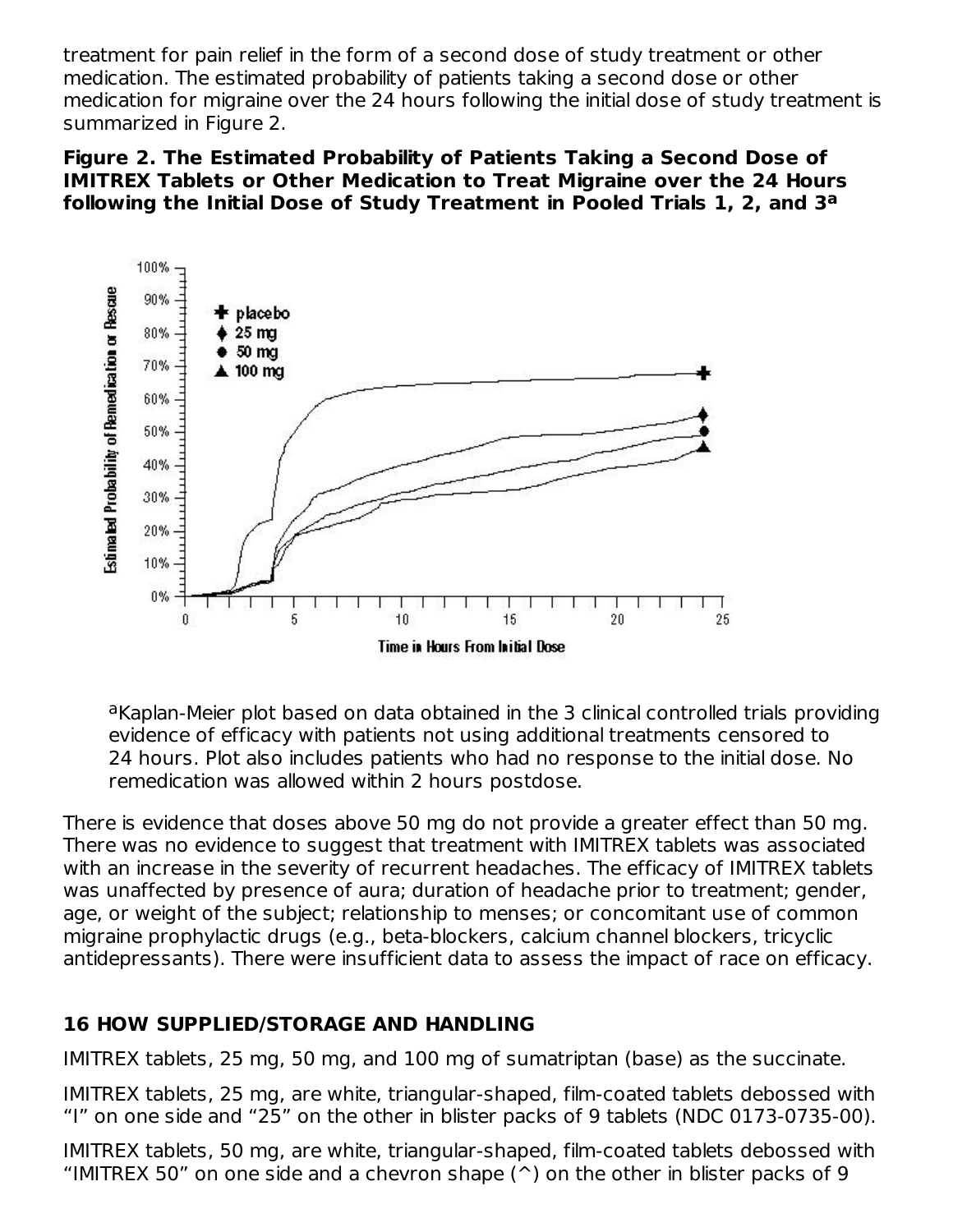tablets (NDC 0173-0736-01).

IMITREX tablets, 100 mg, are pink, triangular‑shaped, film‑coated tablets debossed with "IMITREX 100" on one side and a chevron shape  $(2)$  on the other in blister packs of 9 tablets (NDC 0173-0737-01).

Store between 2°C and 30°C (36°F and 86°F).

## **17 PATIENT COUNSELING INFORMATION**

Advise the patient to read the FDA-approved patient labeling (Patient Information).

Risk of Myocardial Ischemia and/or Infarction, Prinzmetal's Angina, Other Vasospasm-Related Events, Arrhythmias, and Cerebrovascular Events

Inform patients that IMITREX tablets may cause serious cardiovascular side effects such as myocardial infarction or stroke. Although serious cardiovascular events can occur without warning symptoms, patients should be alert for the signs and symptoms of chest pain, shortness of breath, irregular heartbeat, significant rise in blood pressure, weakness, and slurring of speech, and should ask for medical advice if any indicative sign or symptoms are observed. Apprise patients of the importance of this follow-up [see Warnings and Precautions (5.1, 5.2, 5.4, 5.5, 5.8)].

#### Anaphylactic/Anaphylactoid Reactions

Inform patients that anaphylactic/anaphylactoid reactions have occurred in patients receiving IMITREX tablets. Such reactions can be life threatening or fatal. In general, anaphylactic reactions to drugs are more likely to occur in individuals with a history of sensitivity to multiple allergens [see Contraindications (4), Warnings and Precautions  $(5.9)$ ].

#### Concomitant Use with Other Triptans or Ergot Medications

Inform patients that use of IMITREX tablets within 24 hours of another triptan or an ergot-type medication (including dihydroergotamine or methysergide) is contraindicated [see Contraindications (4), Drug Interactions (7.1, 7.3)].

#### Serotonin Syndrome

Caution patients about the risk of serotonin syndrome with the use of IMITREX tablets or other triptans, particularly during combined use with SSRIs, SNRIs, TCAs, and MAO inhibitors [see Warnings and Precautions (5.7), Drug Interactions (7.4)].

#### Medication Overuse Headache

Inform patients that use of acute migraine drugs for 10 or more days per month may lead to an exacerbation of headache and encourage patients to record headache frequency and drug use (e.g., by keeping a headache diary) [see Warnings and Precautions (5.6)].

### **Pregnancy**

Advise patients to notify their healthcare provider if they become pregnant during treatment or plan to become pregnant [see Use in Specific Populations (8.1)].

### Lactation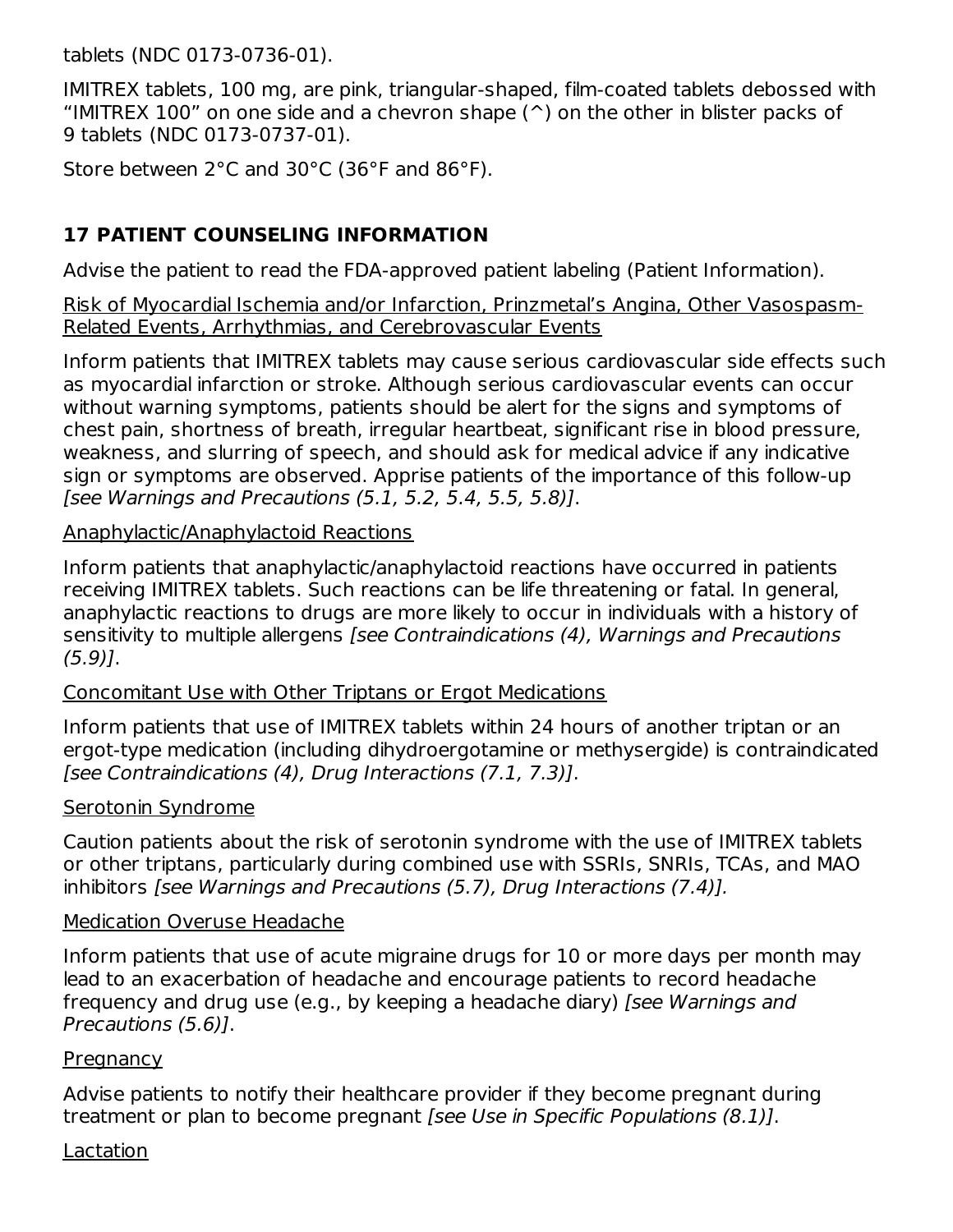Advise patients to notify their healthcare provider if they are breastfeeding or plan to breastfeed [see Use in Specific Populations (8.2)].

### Ability to Perform Complex Tasks

Treatment with IMITREX tablets may cause somnolence and dizziness; instruct patients to evaluate their ability to perform complex tasks after administration of IMITREX tablets.

Trademarks are owned by or licensed to the GSK group of companies.

Distributed by:

GlaxoSmithKline

Research Triangle Park, NC 27709

©2020 GSK group of companies or its licensor.

IMT:7PI

#### **Patient Information IMITREX (IM-i-trex) (sumatriptan) tablets**

**What is the most important information I should know about IMITREX? IMITREX can cause serious side effects, including: Heart attack and other heart problems. Heart problems may lead to death. Stop taking IMITREX and get emergency medical help right away if you have any of the following symptoms of a heart attack:**

- discomfort in the center of your chest that lasts for more than a few minutes, or that goes away and comes back
- severe tightness, pain, pressure, or heaviness in your chest, throat, neck, or jaw
- pain or discomfort in your arms, back, neck, jaw, or stomach
- shortness of breath with or without chest discomfort
- breaking out in a cold sweat
- nausea or vomiting
- feeling lightheaded

IMITREX is not for people with risk factors for heart disease unless a heart exam is done and shows no problem. You have a higher risk for heart disease if you:

- have high blood pressure
- have high cholesterol levels
- smoke
- are overweight
- have diabetes
- have a family history of heart disease

## **What is IMITREX?**

IMITREX is a prescription medicine used to treat acute migraine headaches with or without aura in adults.

IMITREX is not used to treat other types of headaches such as hemiplegic (that make you unable to move on one side of your body) or basilar (rare form of migraine with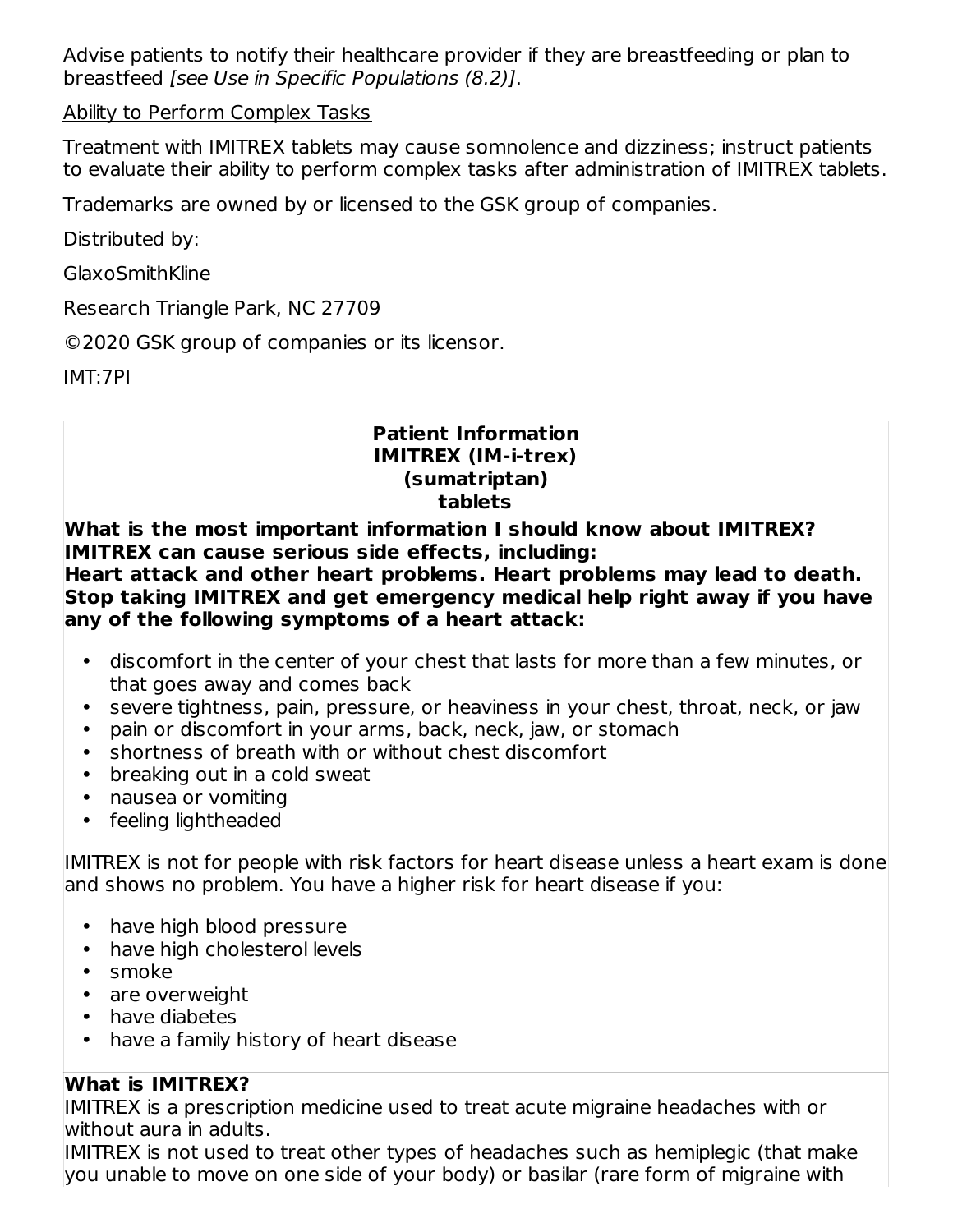aura) migraines.

IMITREX is not used to prevent or decrease the number of migraine headaches you have.

It is not known if IMITREX is safe and effective to treat cluster headaches. It is not known if IMITREX is safe and effective in children under 18 years of age.

### **Do not take IMITREX if you have:**

- heart problems or a history of heart problems
- narrowing of blood vessels to your legs, arms, stomach, or kidneys (peripheral vascular disease)
- uncontrolled high blood pressure
- severe liver problems
- hemiplegic migraines or basilar migraines. If you are not sure if you have these types of migraines, ask your healthcare provider.
- had a stroke, transient ischemic attacks (TIAs), or problems with your blood circulation
- taken any of the following medicines in the last 24 hours:
	- almotriptan (AXERT)
- eletriptan (RELPAX)

• dihydroergotamine (D.H.E. 45, MIGRANAL)

- naratriptan (AMERGE) • sumatriptan and naproxen (TREXIMET)
- frovatriptan (FROVA)
- rizatriptan (MAXALT, MAXALT-MLT)
- ergotamines (CAFERGOT, ERGOMAR, MIGERGOT)

Ask your healthcare provider if you are not sure if your medicine is listed above.

1. an allergy to sumatriptan or any of the ingredients in IMITREX. See the end of this leaflet for a complete list of ingredients in IMITREX.

### **Before you take IMITREX, tell your healthcare provider about all of your medical conditions, including if you:**

- have high blood pressure.
- have high cholesterol.
- have diabetes.
- smoke.
- are overweight.
- have heart problems or family history of heart problems or stroke.
- have kidney problems.
- have liver problems.
- have had epilepsy or seizures.
- are not using effective birth control.
- are pregnant or plan to become pregnant. It is not known if IMITREX can harm your unborn baby.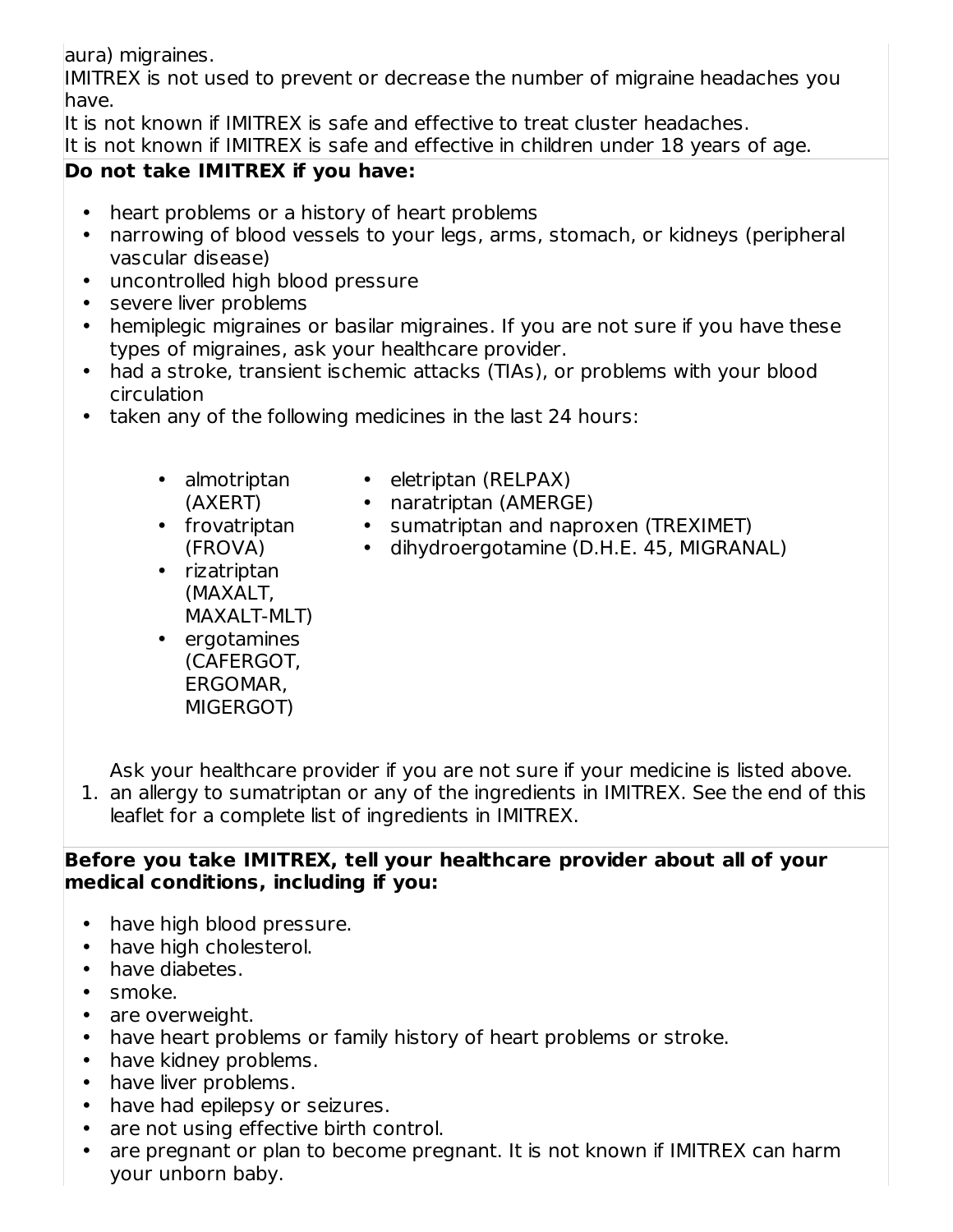• are breastfeeding or plan to breastfeed. IMITREX passes into your breast milk. It is not known if this can harm your baby. Talk with your healthcare provider about the best way to feed your baby if you take IMITREX.

### **Tell your healthcare provider about all the medicines you take,** including

prescription and over-the-counter medicines, vitamins, and herbal supplements. IMITREX and certain other medicines can affect each other, causing serious side effects. **Especially tell your healthcare provider if** you take antidepressant medicines called:

- selective serotonin reuptake inhibitors (SSRIs)
- serotonin norepinephrine reuptake inhibitors (SNRIs)
- tricyclic antidepressants (TCAs)
- monoamine oxidase inhibitors (MAOIs)

Ask your healthcare provider or pharmacist for a list of these medicines if you are not sure.

Know the medicines you take. Keep a list of them to show your healthcare provider or pharmacist when you get a new medicine.

## **How should I take IMITREX?**

- Certain people should take their first dose of IMITREX in their healthcare provider's office or in another medical setting. Ask your healthcare provider if you should take your first dose in a medical setting.
- Take IMITREX exactly as your healthcare provider tells you to take it.
- Your healthcare provider may change your dose. Do not change your dose without first talking to your healthcare provider.
- Take IMITREX tablets whole with water or other liquids.
- If you do not get any relief after your first tablet, do not take a second tablet without first talking with your healthcare provider.
- If your headache comes back or you only get some relief from your headache, you can take a second tablet 2 hours after the first tablet.
- Do not take more than 200 mg of IMITREX tablets in a 24-hour period.
- If you take too much IMITREX, call your healthcare provider or go to the nearest hospital emergency room right away.
- You should write down when you have headaches and when you take IMITREX so you can talk with your healthcare provider about how IMITREX is working for you.

## **What should I avoid while taking IMITREX?**

IMITREX can cause dizziness, weakness, or drowsiness. If you have these symptoms, do not drive a car, use machinery, or do anything where you need to be alert.

**What are the possible side effects of IMITREX? IMITREX may cause serious side effects.** See "What is the most important information I should know about IMITREX?"

These serious side effects include:

- changes in color or sensation in your fingers and toes (Raynaud's syndrome)
- stomach and intestinal problems (gastrointestinal and colonic ischemic events). Symptoms of gastrointestinal and colonic ischemic events include:

• nausea or vomiting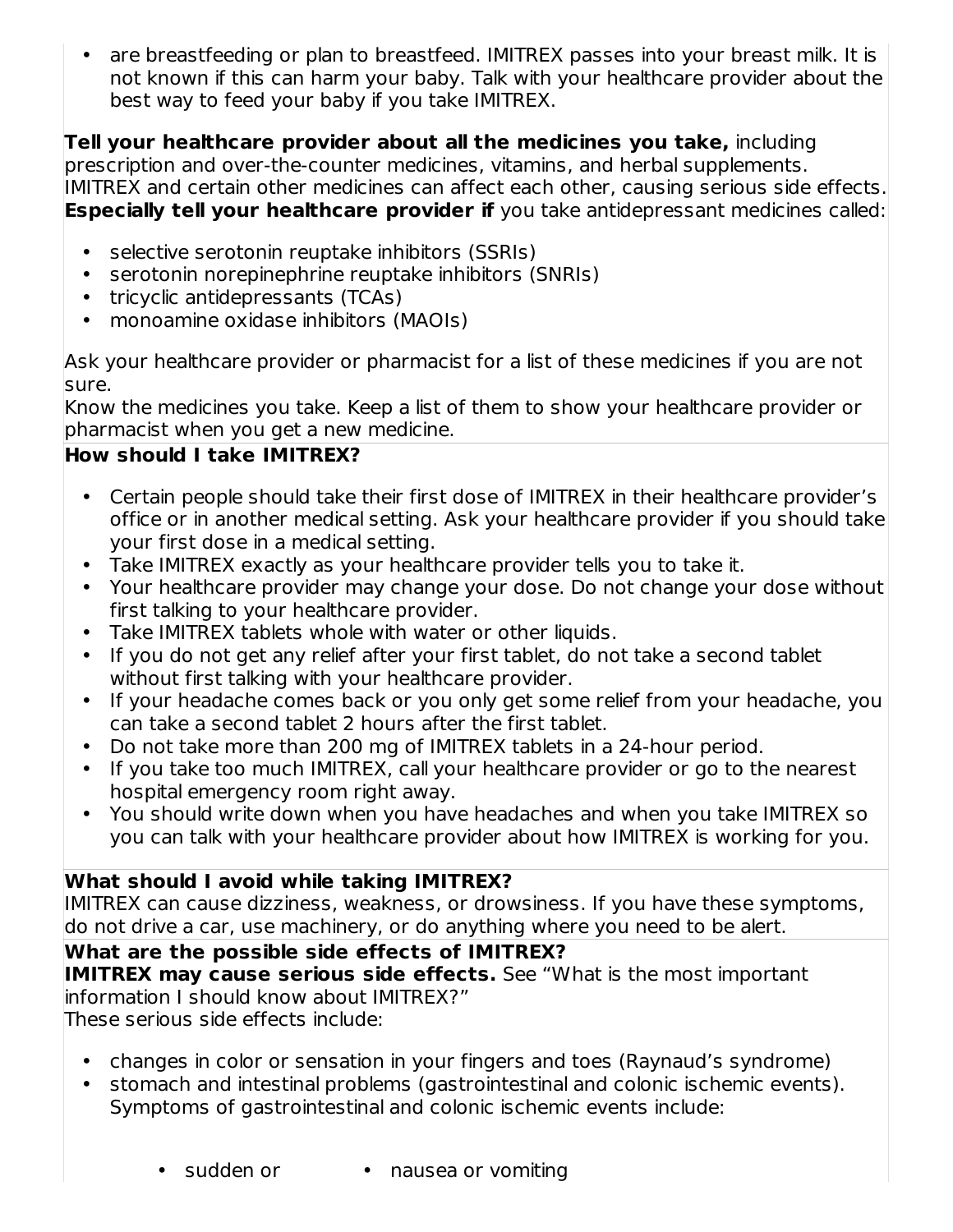pain

severe stomach • constipation or diarrhea

• bloody diarrhea

- stomach pain after meals
- weight loss
- fever
- problems with blood circulation to your legs and feet (peripheral vascular ischemia). Symptoms of peripheral vascular ischemia include:
	- cramping and pain in your legs or hips
	- feeling of heaviness or tightness in your leg muscles
	- burning or aching pain in your feet or toes while resting
	- numbness, tingling, or weakness in your legs
	- cold feeling or color changes in 1 or both legs or feet
- medication overuse headaches. Some people who use too many IMITREX tablets may have worse headaches (medication overuse headache). If your headaches get worse, your healthcare provider may decide to stop your treatment with IMITREX.
- serotonin syndrome. Serotonin syndrome is a rare but serious problem that can happen in people using IMITREX, especially if IMITREX is used with anti-depressant medicines called SSRIs or SNRIs.

Call your healthcare provider right away if you have any of the following symptoms of serotonin syndrome:

- mental changes such as seeing things that are not there (hallucinations), agitation, or coma
- fast heartbeat
- changes in blood pressure
- high body temperature
- tight muscles
- trouble walking
- $\bullet$ hives (itchy bumps); swelling of your tongue, mouth, or throat.
- seizures. Seizures have happened in people taking IMITREX who have never had seizures before. Talk with your healthcare provider about your chance of having seizures while you take IMITREX.

The most common side effects of IMITREX tablets include:

- tingling or numbness in your fingers or toes
- warm or cold feeling
- feeling weak, drowsy, or tired
- pain, discomfort, or stiffness in your neck, throat, jaw, or chest
- dizziness

Tell your healthcare provider if you have any side effect that bothers you or that does not go away.

These are not all the possible side effects of IMITREX. Call your doctor for medical advice about side effects. You may report side effects to FDA at 1-800-FDA-1088.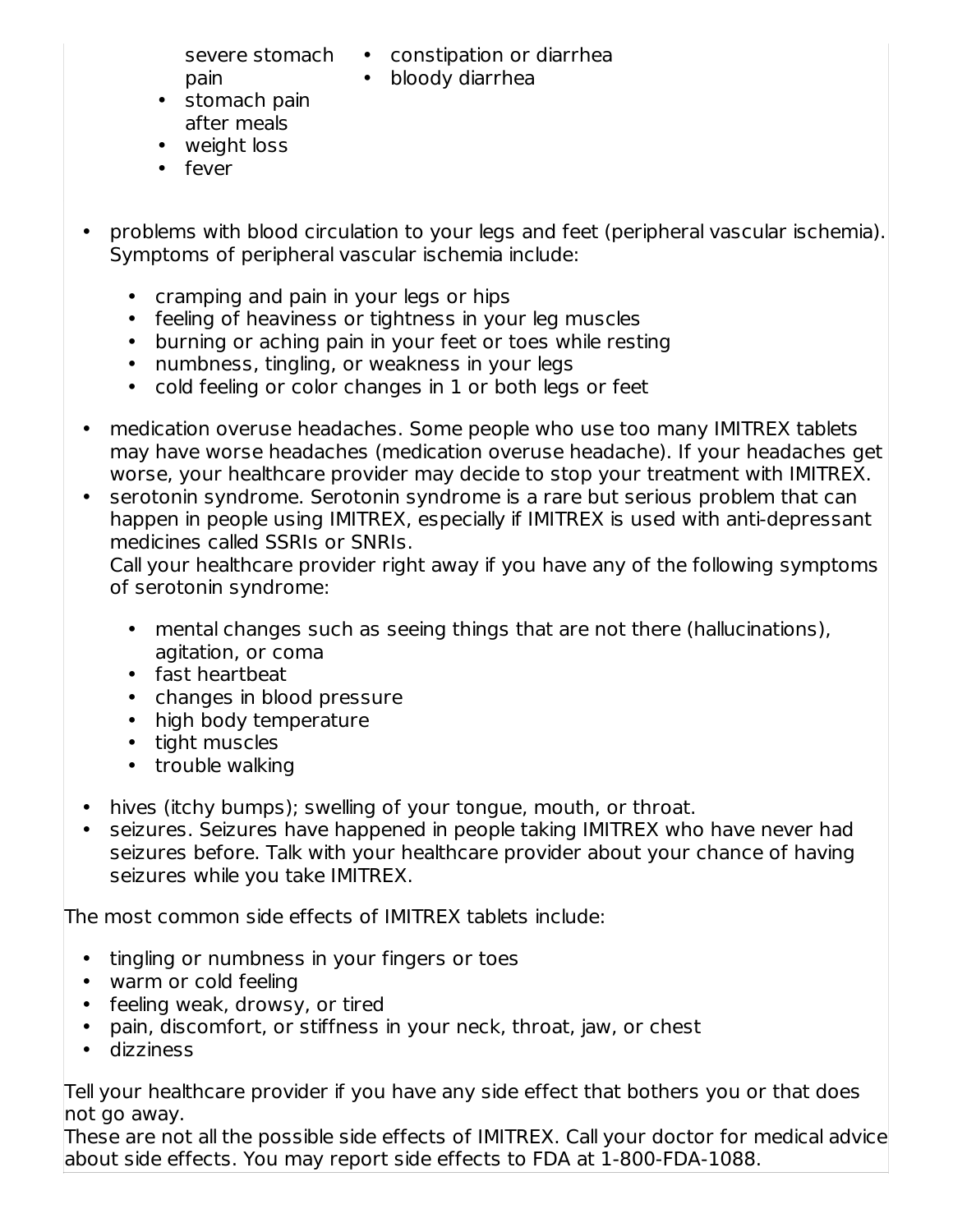### **How should I store IMITREX Tablets?**

Store IMITREX between 36°F to 86°F (2°C to 30°C).

#### **Keep IMITREX and all medicines out of the reach of children.**

**General information about the safe and effective use of IMITREX.**

Medicines are sometimes prescribed for purposes other than those listed in Patient Information leaflets. Do not use IMITREX for a condition for which it was not prescribed. Do not give IMITREX to other people, even if they have the same symptoms you have. It may harm them.

This Patient Information leaflet summarizes the most important information about IMITREX. If you would like more information, talk with your healthcare provider. You can ask your healthcare provider or pharmacist for information about IMITREX that is written for healthcare professionals.

For more information call 1-888-825-5249.

### **What are the ingredients in IMITREX Tablets?**

Active ingredient: sumatriptan succinate

Inactive ingredients: croscarmellose sodium, dibasic calcium phosphate, magnesium stearate, microcrystalline cellulose, and sodium bicarbonate

100‑mg tablets also contain hypromellose, iron oxide, titanium dioxide, and triacetin.

IMITREX and AMERGE are owned by or licensed to the GSK group of companies. The other brands listed are trademarks owned by or licensed to their respective owners and are not owned by or licensed to the GSK group of companies. The makers of these brands are not affiliated with and do not endorse the GSK group of companies or its products.

Distributed by:

GlaxoSmithKline

Research Triangle Park, NC 27709

©2020 GSK group of companies or its licensor.

IMT:7PIL

This Patient Information has been approved by the U.S. Food and Drug Administration. Revised December 2020

### **PRINCIPAL DISPLAY PANEL**

**NDC 0173-0735-00**

**IMITREX**

**(SUMATRIPTAN)**

#### **TABLETS**

**25 mg**

**R only x**

Each tablet contains 35 mg sumatriptan succinate equivalent to 25 mg of sumatriptan.

#### **9 Tablets**

**Do not use if package is torn or broken or if you receive fewer tablets than your doctor prescribed.**

Made in Canada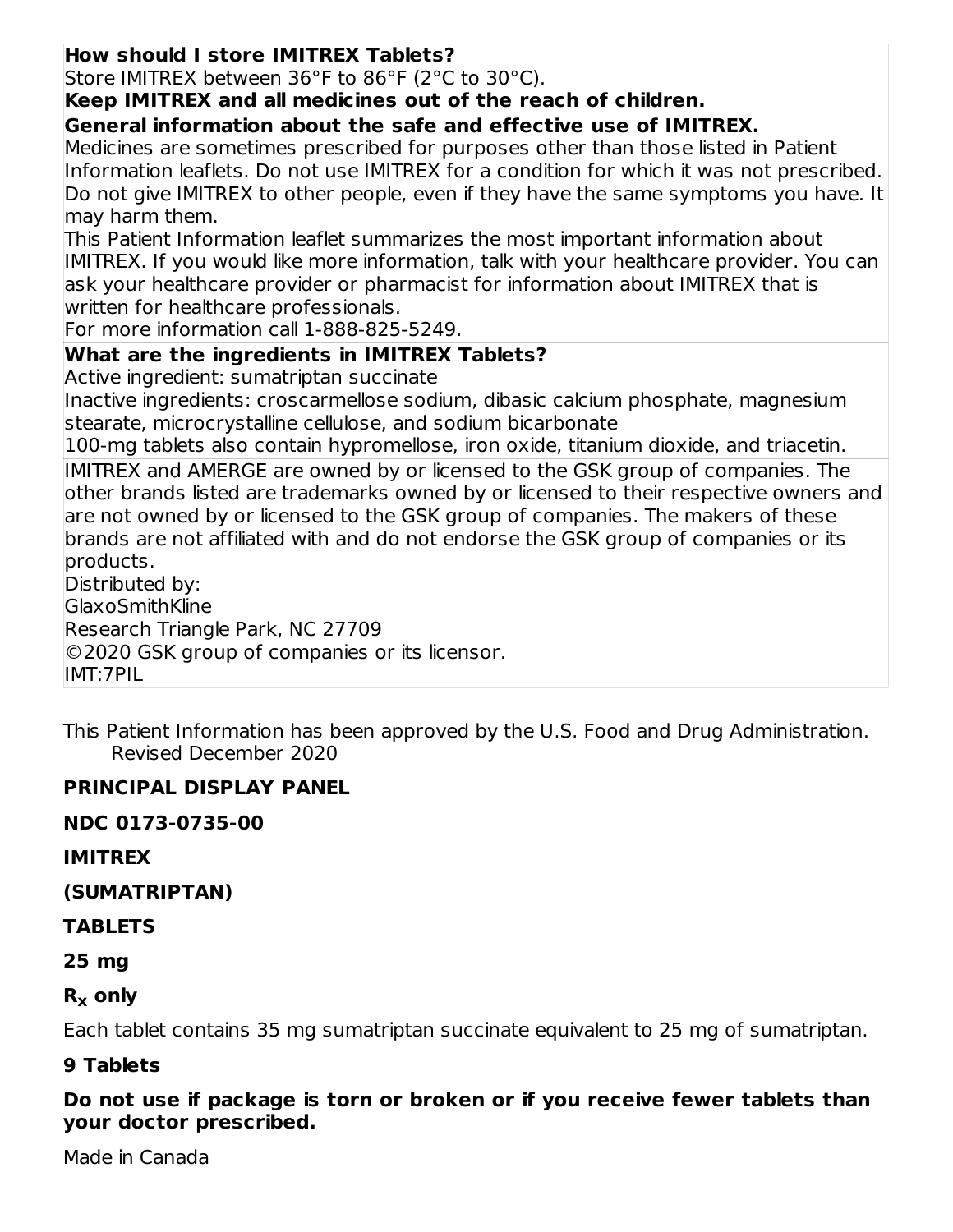©2020 the GSK group of companies.

546544-02 Rev. 07/20



### **PRINCIPAL DISPLAY PANEL**

#### **NDC 0173-0736-01**

#### **IMITREX**

#### **(SUMATRIPTAN)**

#### **TABLETS**

#### **50 mg**

## **R only x**

Each tablet contains 70 mg sumatriptan succinate equivalent to 50 mg of sumatriptan.

#### **9 Tablets**

**Do not use if package is torn or broken or if you receive fewer tablets than your doctor prescribed.**

Made in Canada

©2020 the GSK group of companies.

546545-02 Rev. 7/20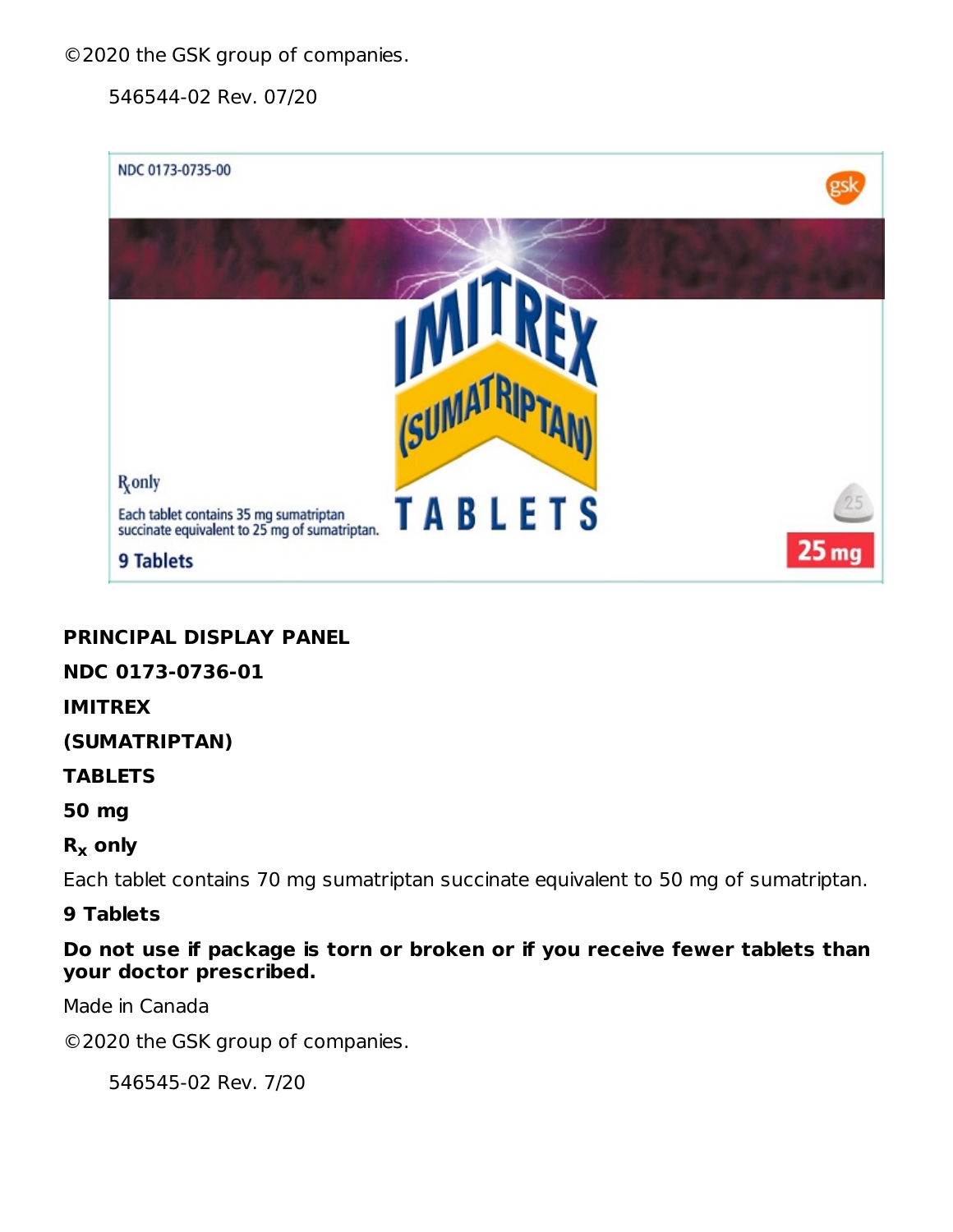

### **PRINCIPAL DISPLAY PANEL**

#### **NDC 0173-0737-01**

#### **IMITREX**

**(SUMATRIPTAN)**

#### **TABLETS**

**100 mg**

### **R only x**

Each tablet contains 140 mg sumatriptan succinate equivalent to 100 mg of sumatriptan.

#### **9 Tablets**

**Do not use if package is torn or broken or if you receive fewer tablets than your doctor prescribed.**

Made in Canada

©2020 the GSK group of companies.

546546-02 Rev. 07/20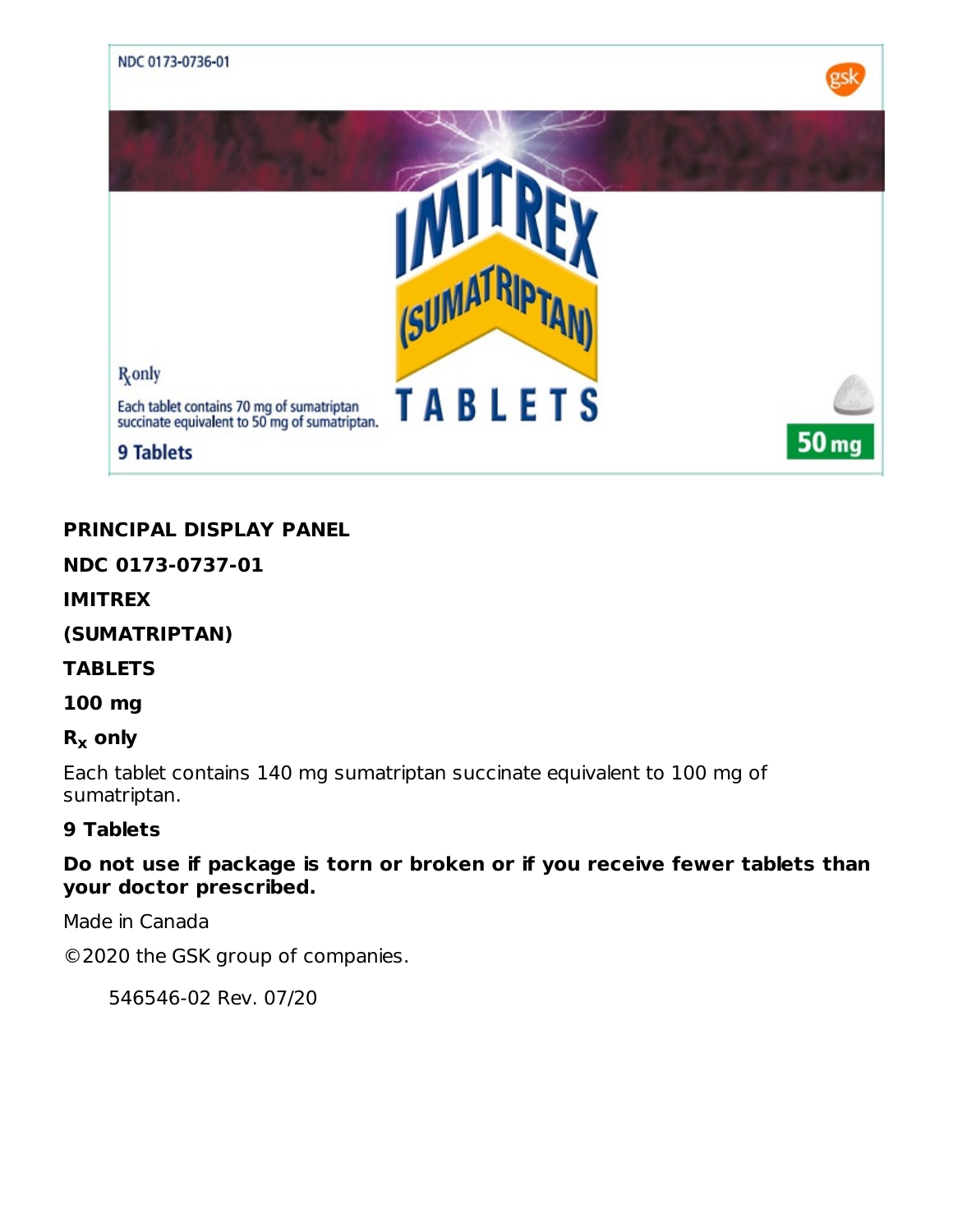

# **IMITREX**

sumatriptan tablet, film coated

| <b>Product Information</b>                      |              |                                                                 |                           |                                    |                 |                 |
|-------------------------------------------------|--------------|-----------------------------------------------------------------|---------------------------|------------------------------------|-----------------|-----------------|
| <b>Product Type</b>                             |              | HUMAN PRESCRIPTION DRUG                                         | <b>Item Code (Source)</b> |                                    |                 | NDC:0173-0735   |
| <b>Route of Administration</b>                  |              | ORAL                                                            |                           |                                    |                 |                 |
|                                                 |              |                                                                 |                           |                                    |                 |                 |
| <b>Active Ingredient/Active Moiety</b>          |              |                                                                 |                           |                                    |                 |                 |
|                                                 |              | <b>Ingredient Name</b>                                          |                           | <b>Basis of</b><br><b>Strength</b> |                 | <b>Strength</b> |
| UNII:8R78F6L9VO)                                |              | <b>SUMATRIPTAN SUCCINATE (UNII: J8BDZ 68989) (SUMATRIPTAN -</b> |                           | <b>SUMATRIPTAN</b>                 |                 | $25 \text{ mg}$ |
|                                                 |              |                                                                 |                           |                                    |                 |                 |
| <b>Inactive Ingredients</b>                     |              |                                                                 |                           |                                    |                 |                 |
|                                                 |              | <b>Ingredient Name</b>                                          |                           |                                    |                 | <b>Strength</b> |
| <b>CROSCARMELLOSE SODIUM (UNII: M280L1HH48)</b> |              |                                                                 |                           |                                    |                 |                 |
|                                                 |              | <b>ANHYDROUS DIBASIC CALCIUM PHOSPHATE (UNII: L11K75P92J)</b>   |                           |                                    |                 |                 |
| MAGNESIUM STEARATE (UNII: 70097M6I30)           |              |                                                                 |                           |                                    |                 |                 |
|                                                 |              | MICROCRYSTALLINE CELLULOSE (UNII: OP1R32D61U)                   |                           |                                    |                 |                 |
| <b>SODIUM BICARBONATE (UNII: 8MDF5V39QO)</b>    |              |                                                                 |                           |                                    |                 |                 |
|                                                 |              |                                                                 |                           |                                    |                 |                 |
| <b>Product Characteristics</b>                  |              |                                                                 |                           |                                    |                 |                 |
| Color                                           | <b>WHITE</b> |                                                                 | <b>Score</b>              |                                    |                 | no score        |
| <b>Shape</b>                                    |              | TRIANGLE (triangular-shaped)                                    | <b>Size</b>               |                                    | 9 <sub>mm</sub> |                 |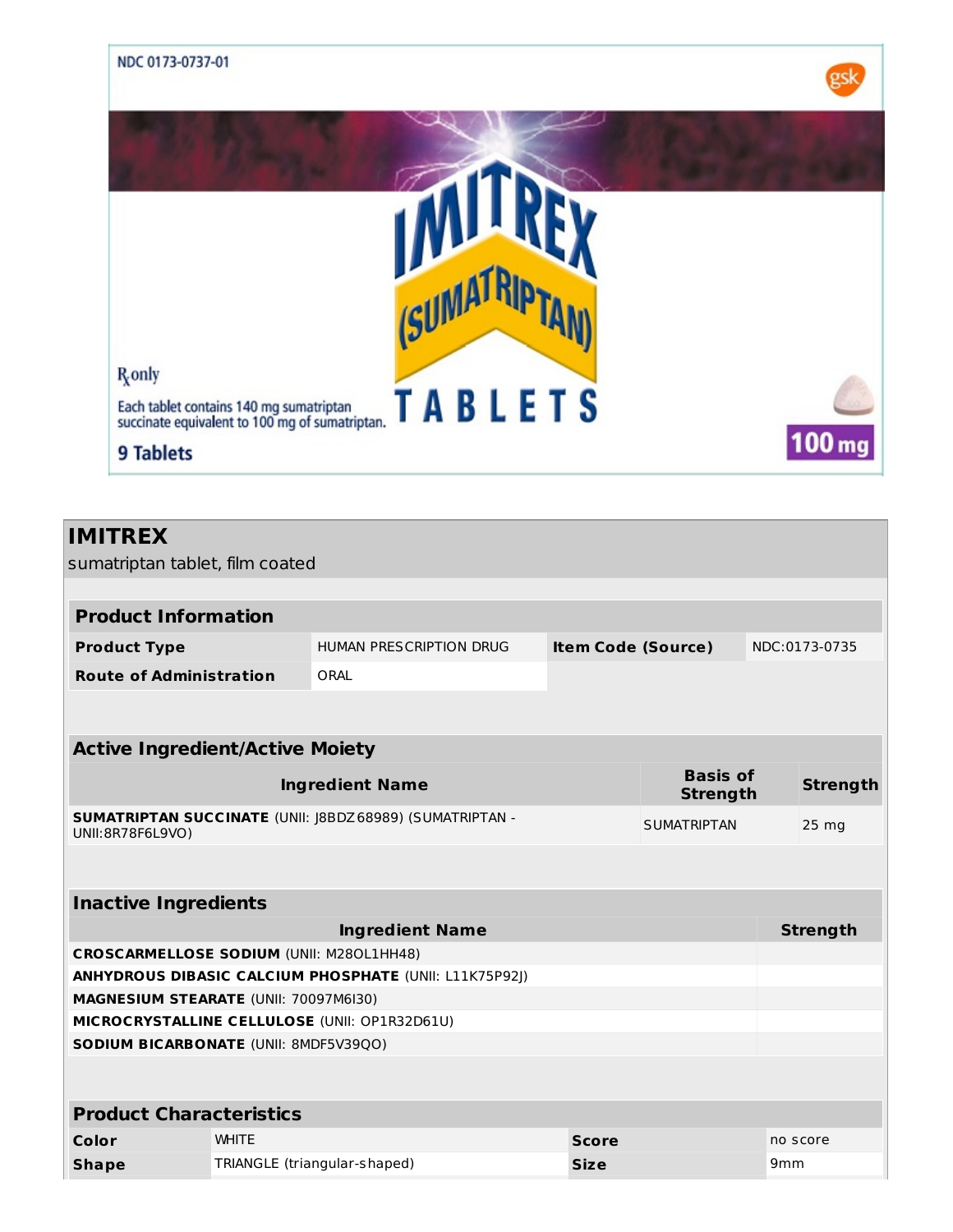|                                           | <b>Flavor</b>                                                                   |               |                                                           | <b>Imprint Code</b>                   |                                    | 1:25 |                                     |  |
|-------------------------------------------|---------------------------------------------------------------------------------|---------------|-----------------------------------------------------------|---------------------------------------|------------------------------------|------|-------------------------------------|--|
|                                           | <b>Contains</b>                                                                 |               |                                                           |                                       |                                    |      |                                     |  |
|                                           |                                                                                 |               |                                                           |                                       |                                    |      |                                     |  |
|                                           | <b>Packaging</b>                                                                |               |                                                           |                                       |                                    |      |                                     |  |
|                                           |                                                                                 |               |                                                           |                                       |                                    |      |                                     |  |
| #                                         | <b>Item Code</b>                                                                |               | <b>Package Description</b>                                | <b>Marketing Start</b><br><b>Date</b> |                                    |      | <b>Marketing End</b><br><b>Date</b> |  |
| $\mathbf{1}$                              | NDC:0173-0735-                                                                  | 1 in 1 CARTON |                                                           | 12/17/2003                            |                                    |      |                                     |  |
| $\mathbf{1}$                              | 00                                                                              | 1 in 1 CARTON |                                                           |                                       |                                    |      |                                     |  |
|                                           |                                                                                 |               | 9 in 1 BLISTER PACK; Type 0: Not a Combination            |                                       |                                    |      |                                     |  |
| 1                                         |                                                                                 | Product       |                                                           |                                       |                                    |      |                                     |  |
|                                           |                                                                                 |               |                                                           |                                       |                                    |      |                                     |  |
|                                           |                                                                                 |               |                                                           |                                       |                                    |      |                                     |  |
|                                           | <b>Marketing Information</b>                                                    |               |                                                           |                                       |                                    |      |                                     |  |
|                                           | <b>Marketing</b><br><b>Category</b>                                             |               | <b>Application Number or Monograph</b><br><b>Citation</b> |                                       | <b>Marketing Start</b><br>Date     |      | <b>Marketing End</b><br>Date        |  |
| <b>NDA</b>                                |                                                                                 | NDA020132     |                                                           | 12/17/2003                            |                                    |      |                                     |  |
|                                           |                                                                                 |               |                                                           |                                       |                                    |      |                                     |  |
|                                           | <b>IMITREX</b><br>sumatriptan tablet, film coated<br><b>Product Information</b> |               |                                                           |                                       |                                    |      |                                     |  |
|                                           |                                                                                 |               | HUMAN PRESCRIPTION DRUG                                   | <b>Item Code (Source)</b>             |                                    |      | NDC:0173-0736                       |  |
|                                           | <b>Product Type</b>                                                             |               |                                                           |                                       |                                    |      |                                     |  |
|                                           | <b>Route of Administration</b>                                                  |               | ORAL                                                      |                                       |                                    |      |                                     |  |
|                                           |                                                                                 |               |                                                           |                                       |                                    |      |                                     |  |
|                                           | <b>Active Ingredient/Active Moiety</b>                                          |               |                                                           |                                       |                                    |      |                                     |  |
|                                           |                                                                                 |               | <b>Ingredient Name</b>                                    |                                       | <b>Basis of</b><br><b>Strength</b> |      | <b>Strength</b>                     |  |
|                                           | UNII:8R78F6L9VO)                                                                |               | SUMATRIPTAN SUCCINATE (UNII: J8BDZ 68989) (SUMATRIPTAN -  |                                       | <b>SUMATRIPTAN</b>                 |      | 50 mg                               |  |
|                                           |                                                                                 |               |                                                           |                                       |                                    |      |                                     |  |
|                                           | <b>Inactive Ingredients</b>                                                     |               |                                                           |                                       |                                    |      |                                     |  |
| <b>Ingredient Name</b><br><b>Strength</b> |                                                                                 |               |                                                           |                                       |                                    |      |                                     |  |
|                                           | <b>CROSCARMELLOSE SODIUM (UNII: M280L1HH48)</b>                                 |               |                                                           |                                       |                                    |      |                                     |  |
|                                           |                                                                                 |               | ANHYDROUS DIBASIC CALCIUM PHOSPHATE (UNII: L11K75P92J)    |                                       |                                    |      |                                     |  |
|                                           | MAGNESIUM STEARATE (UNII: 70097M6I30)                                           |               |                                                           |                                       |                                    |      |                                     |  |
|                                           |                                                                                 |               | MICROCRYSTALLINE CELLULOSE (UNII: OP1R32D61U)             |                                       |                                    |      |                                     |  |
|                                           | SODIUM BICARBONATE (UNII: 8MDF5V39QO)                                           |               |                                                           |                                       |                                    |      |                                     |  |

#### **Product Characteristics**

| Color         | <b>WHITE</b>                 | <b>Score</b>        | no score   |  |  |  |  |
|---------------|------------------------------|---------------------|------------|--|--|--|--|
| <b>Shape</b>  | TRIANGLE (triangular-shaped) | <b>Size</b>         | 11mm       |  |  |  |  |
| <b>Flavor</b> |                              | <b>Imprint Code</b> | IMITREX:50 |  |  |  |  |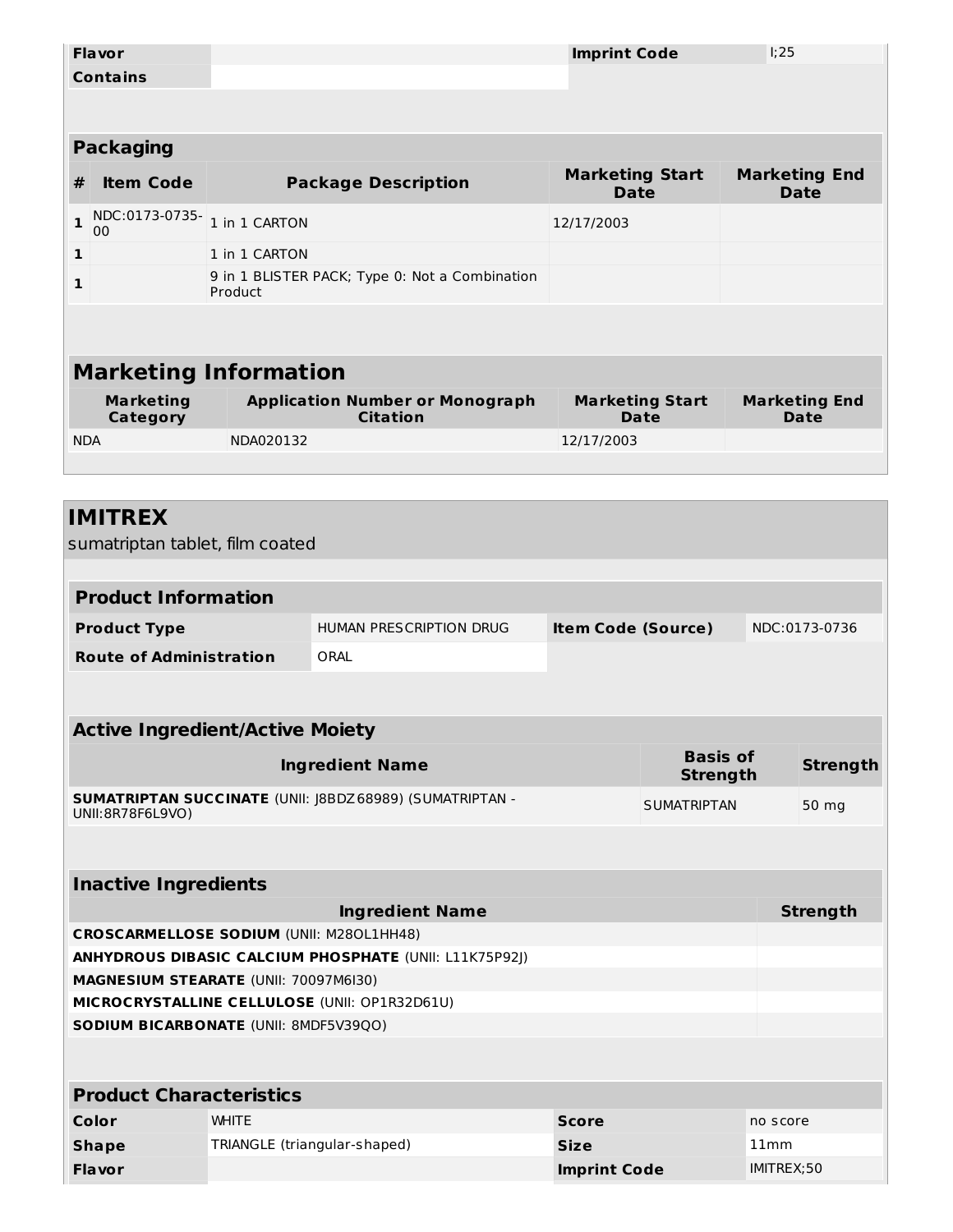|                                                                                        | <b>Contains</b>                                 |               |                                                                 |                                       |                                    |  |                                     |  |
|----------------------------------------------------------------------------------------|-------------------------------------------------|---------------|-----------------------------------------------------------------|---------------------------------------|------------------------------------|--|-------------------------------------|--|
|                                                                                        |                                                 |               |                                                                 |                                       |                                    |  |                                     |  |
|                                                                                        | <b>Packaging</b>                                |               |                                                                 |                                       |                                    |  |                                     |  |
| #                                                                                      | <b>Item Code</b>                                |               | <b>Package Description</b>                                      | <b>Marketing Start</b><br><b>Date</b> |                                    |  | <b>Marketing End</b><br><b>Date</b> |  |
| $\mathbf{1}$                                                                           | NDC:0173-0736-<br>01                            | 1 in 1 CARTON |                                                                 | 12/17/2003                            |                                    |  |                                     |  |
| $\mathbf 1$                                                                            |                                                 | 1 in 1 CARTON |                                                                 |                                       |                                    |  |                                     |  |
| 1                                                                                      |                                                 | Product       | 9 in 1 BLISTER PACK; Type 0: Not a Combination                  |                                       |                                    |  |                                     |  |
|                                                                                        |                                                 |               |                                                                 |                                       |                                    |  |                                     |  |
|                                                                                        | <b>Marketing Information</b>                    |               |                                                                 |                                       |                                    |  |                                     |  |
|                                                                                        | <b>Marketing</b><br>Category                    |               | <b>Application Number or Monograph</b><br><b>Citation</b>       |                                       | <b>Marketing Start</b><br>Date     |  | <b>Marketing End</b><br>Date        |  |
| <b>NDA</b>                                                                             |                                                 | NDA020132     |                                                                 | 12/17/2003                            |                                    |  |                                     |  |
|                                                                                        |                                                 |               |                                                                 |                                       |                                    |  |                                     |  |
|                                                                                        |                                                 |               |                                                                 |                                       |                                    |  |                                     |  |
|                                                                                        | <b>IMITREX</b>                                  |               |                                                                 |                                       |                                    |  |                                     |  |
|                                                                                        | sumatriptan tablet, film coated                 |               |                                                                 |                                       |                                    |  |                                     |  |
|                                                                                        |                                                 |               |                                                                 |                                       |                                    |  |                                     |  |
|                                                                                        | <b>Product Information</b>                      |               |                                                                 |                                       |                                    |  |                                     |  |
|                                                                                        | <b>Product Type</b>                             |               | <b>HUMAN PRESCRIPTION DRUG</b>                                  | <b>Item Code (Source)</b>             |                                    |  | NDC:0173-0737                       |  |
|                                                                                        | <b>Route of Administration</b>                  |               | ORAL                                                            |                                       |                                    |  |                                     |  |
|                                                                                        |                                                 |               |                                                                 |                                       |                                    |  |                                     |  |
|                                                                                        | <b>Active Ingredient/Active Moiety</b>          |               |                                                                 |                                       |                                    |  |                                     |  |
|                                                                                        |                                                 |               | <b>Ingredient Name</b>                                          |                                       | <b>Basis of</b><br><b>Strength</b> |  | <b>Strength</b>                     |  |
|                                                                                        | UNII:8R78F6L9VO)                                |               | <b>SUMATRIPTAN SUCCINATE (UNII: J8BDZ 68989) (SUMATRIPTAN -</b> |                                       | <b>SUMATRIPTAN</b>                 |  | 100 mg                              |  |
|                                                                                        |                                                 |               |                                                                 |                                       |                                    |  |                                     |  |
|                                                                                        |                                                 |               |                                                                 |                                       |                                    |  |                                     |  |
|                                                                                        | <b>Inactive Ingredients</b>                     |               |                                                                 |                                       |                                    |  |                                     |  |
|                                                                                        |                                                 |               | <b>Ingredient Name</b>                                          |                                       |                                    |  | <b>Strength</b>                     |  |
|                                                                                        | <b>CROSCARMELLOSE SODIUM (UNII: M280L1HH48)</b> |               |                                                                 |                                       |                                    |  |                                     |  |
|                                                                                        |                                                 |               | ANHYDROUS DIBASIC CALCIUM PHOSPHATE (UNII: L11K75P92J)          |                                       |                                    |  |                                     |  |
| MAGNESIUM STEARATE (UNII: 70097M6I30)                                                  |                                                 |               |                                                                 |                                       |                                    |  |                                     |  |
| MICROCRYSTALLINE CELLULOSE (UNII: OP1R32D61U)<br>SODIUM BICARBONATE (UNII: 8MDF5V39QO) |                                                 |               |                                                                 |                                       |                                    |  |                                     |  |
|                                                                                        | HYPROMELLOSE, UNSPECIFIED (UNII: 3NXW29V3WO)    |               |                                                                 |                                       |                                    |  |                                     |  |
|                                                                                        | TITANIUM DIOXIDE (UNII: 15FIX9V2JP)             |               |                                                                 |                                       |                                    |  |                                     |  |
|                                                                                        | <b>TRIACETIN (UNII: XHX3C3X673)</b>             |               |                                                                 |                                       |                                    |  |                                     |  |
|                                                                                        |                                                 |               |                                                                 |                                       |                                    |  |                                     |  |
|                                                                                        | <b>Product Characteristics</b>                  |               |                                                                 |                                       |                                    |  |                                     |  |
|                                                                                        |                                                 |               |                                                                 |                                       |                                    |  |                                     |  |

**Color** PINK **Score** no score